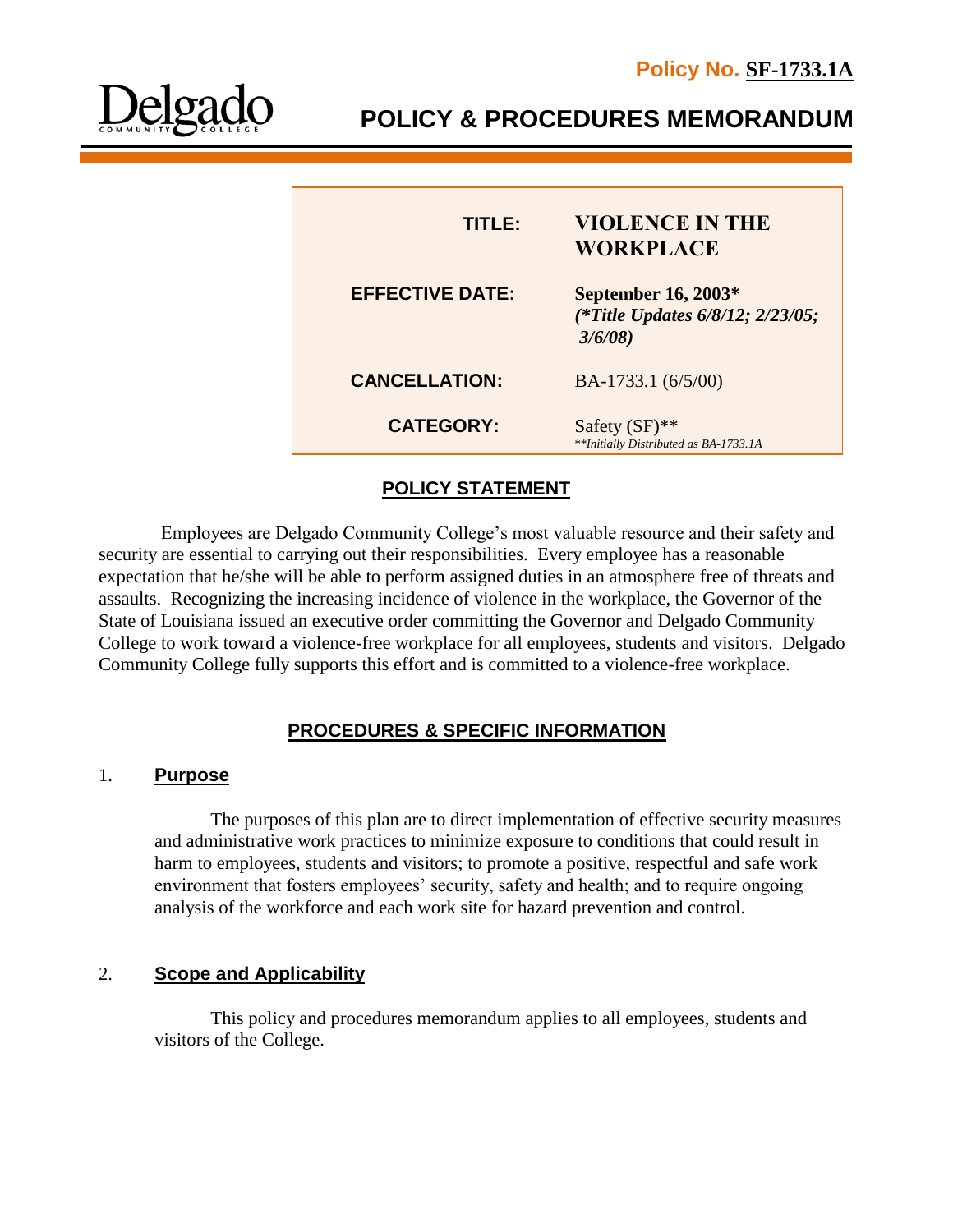#### 3. **Definitions**

For the purposes of this policy, the following definitions apply:

#### A. **Assault**

Assault is an attempt to commit a battery, or the intentional placing of another in reasonable apprehension of receiving a battery. For example: "*I may have a stick raised and know that I have no intention of striking you, but, based on the circumstances, you have a reasonable apprehension that I plan to strike you."*

#### B. **Aggravated Assault**

Aggravated assault is an assault committed with a dangerous weapon.

#### C. **Battery**

Battery is the intentional use of force or violence upon another, or the intentional administration of a poison or other noxious liquid or substance to another.

#### D. **Aggravated Battery**

Aggravated battery is a battery committed with a dangerous weapon.

#### E. **Credible Threat**

A credible threat is a statement or action that would cause a reasonable person to fear for the safety of him/herself or that of another person and does, in fact, cause such fear.

#### F. **Intentional**

Intentional refers to conduct when the circumstances indicate that the offender, in the ordinary course of human experience, must have considered the criminal consequences as reasonably certain to result from his/her act or failure to act.

#### G. **Violence**

Violence is the commission of an assault or battery or the making of a credible threat.

#### H. **Workplace**

The workplace is any site where an employee is placed for the purpose of completing job assignments.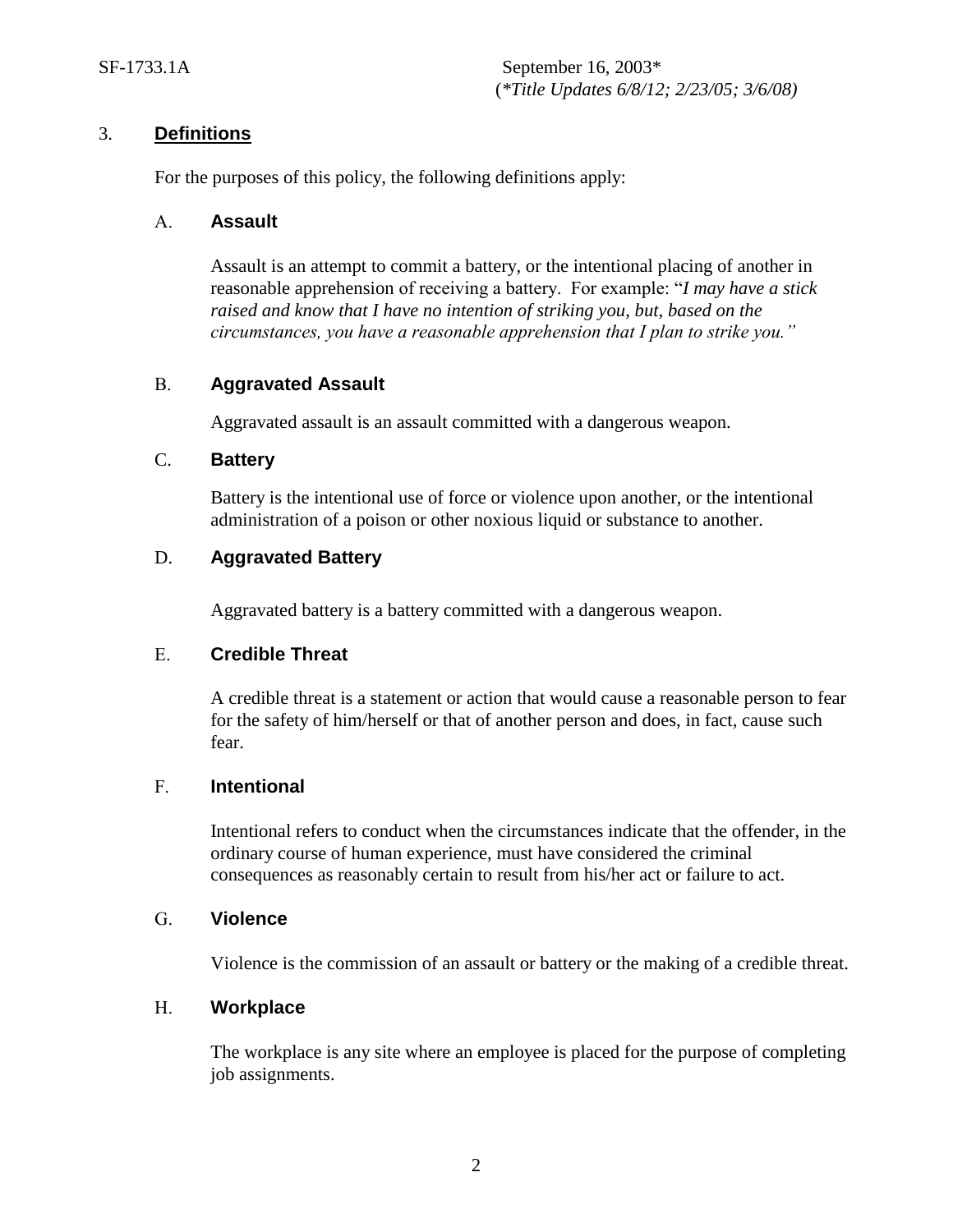## I. **Violence Prevention**

The implementation of effective security measures, work practices, and a work site analysis for hazard prevention and control to promote a positive, respectful, safe work environment and minimize exposure that could result in harm to employees, students and visitors.

#### J. **Workplace Violence**

Workplace violence is violence that takes place in the workplace.

## K. **Confidential Advisor**

A [Confidential Advisor](http://docushare3.dcc.edu/docushare/dsweb/Get/Document-1935) is an employee who is trained in handling complaints of workplace violence. While a confidential advisor is trained to deal effectively with workplace violence, incidents, complaints and concerns with seriousness, she/he is required to [report](http://docushare3.dcc.edu/docushare/dsweb/Get/Document-4924) all complaints of workplace violence through the appropriate channels. A Confidential Advisor keeps confidential reports including the identification of parties involved. Such records are not available to anyone except to those who have a legitimate need to know and to the extent required by law.

Generally, each campus has at least two (2) Confidential Advisors (the Chief Student Affairs Officer for that campus/site and another campus/site employee(s) who has been trained in the handling of workplace violence complaints). The names of the Confidential Advisors are available in the Campus/Site Executive Dean Offices, the Student Government Association (SGA) Offices, and the Division Offices.

## 4. **The College's Responsibilities**

The responsibility of the College is to:

- A. hire, train, supervise and discipline employees;
- B. intervene in situations of harassment in the workplace where the employer is aware of the harassment;
- C. ensure employees and/or independent contractors are fit for duty and do not pose unnecessary risks to others;
- D. provide security precautions and other measures to minimize the risk of foreseeable criminal intrusion based upon prior experience or location in a dangerous area;
- E. maintain an adequate level of security;
- F. establish and implement a written policy and plan dealing with violence in the workplace;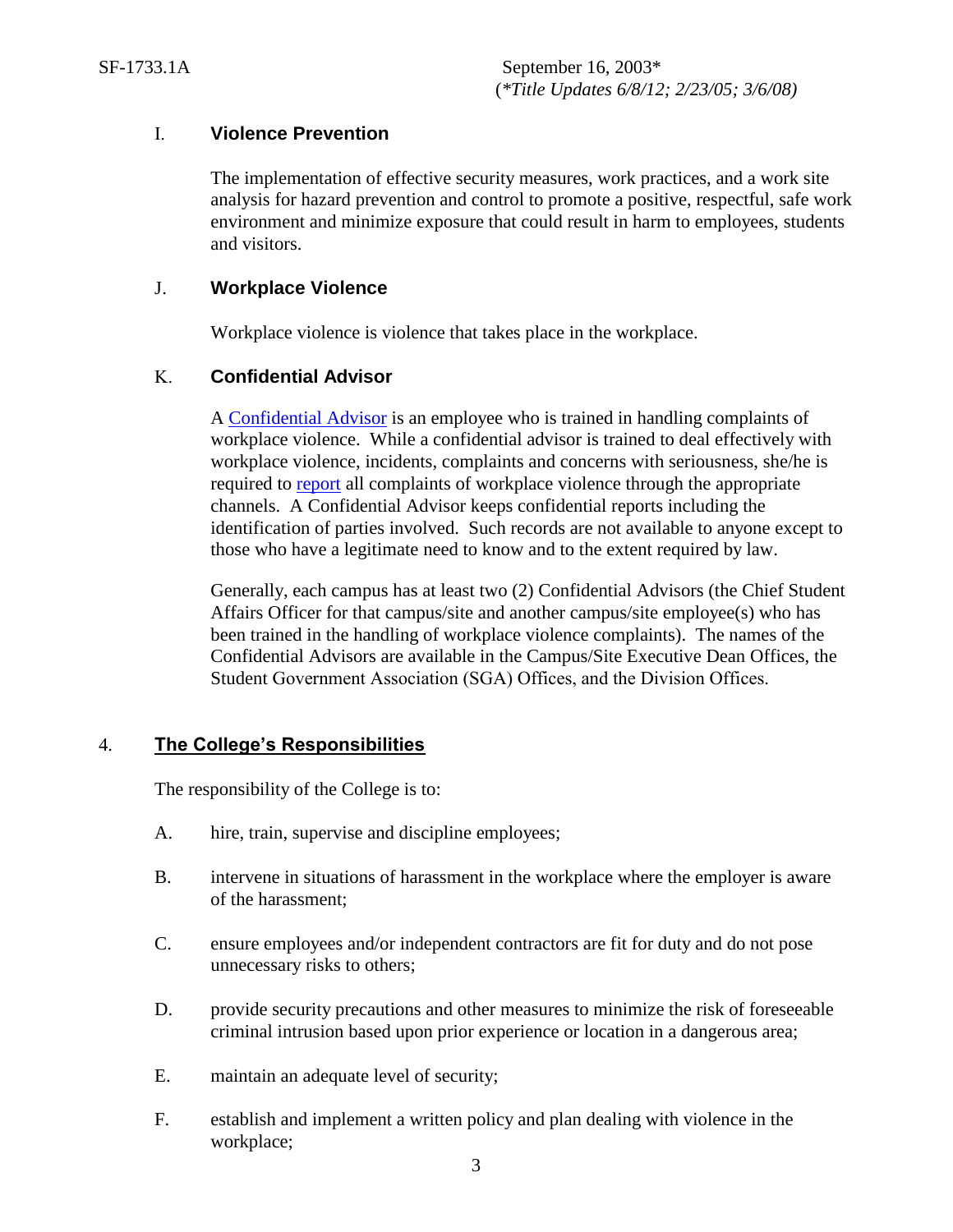- G. provide employee training on the College's plan, warning signs of potential for violent behavior and precautions which may enhance the personal safety of the employee at work;
- H. warn an employee of a credible threat made by another to do harm to that employee;
- I. support the application of sanctions and/or prosecution of offenders as appropriate;
- J. accommodate, after appropriate evaluation, employees who require special assistance following incident(s) of workplace violence;
- K. cooperate with law enforcement agencies;
- L. establish a uniform [violence reporting](http://docushare3.dcc.edu/docushare/dsweb/Get/Document-4924) system with regular review of submitted reports; and
- M. initiate procedures to protect from retaliation employees who report credible threats; and keep up-to-date records to evaluate the effectiveness of administrative and work practice changes initiated to prevent workplace violence.

## 5. **The College's Commitment**

Delgado Community College's commitment, which includes the endorsement and visible involvement of top levels of supervision, provides the motivation and resources to deal effectively with workplace violence, and includes:

- A. organizational concern for employee emotional and physical safety and health;
- B. commitment to the safety and security of all persons (employees, students and visitors) at the workplace;
- C. assigned responsibility for the various aspects of the workplace violence prevention program to ensure that all supervisors and employees understand their roles and responsibilities;
- D. allocation of authority and resources to all responsible parties;
- E. accountability for involved supervisors and employees;
- F. debriefing/counseling for employees experiencing or witnessing assaults and other violent incidents;
- G. support and implementation of appropriate recommendations from [Confidential](http://docushare3.dcc.edu/docushare/dsweb/Get/Document-1935)  [Advisors;](http://docushare3.dcc.edu/docushare/dsweb/Get/Document-1935) and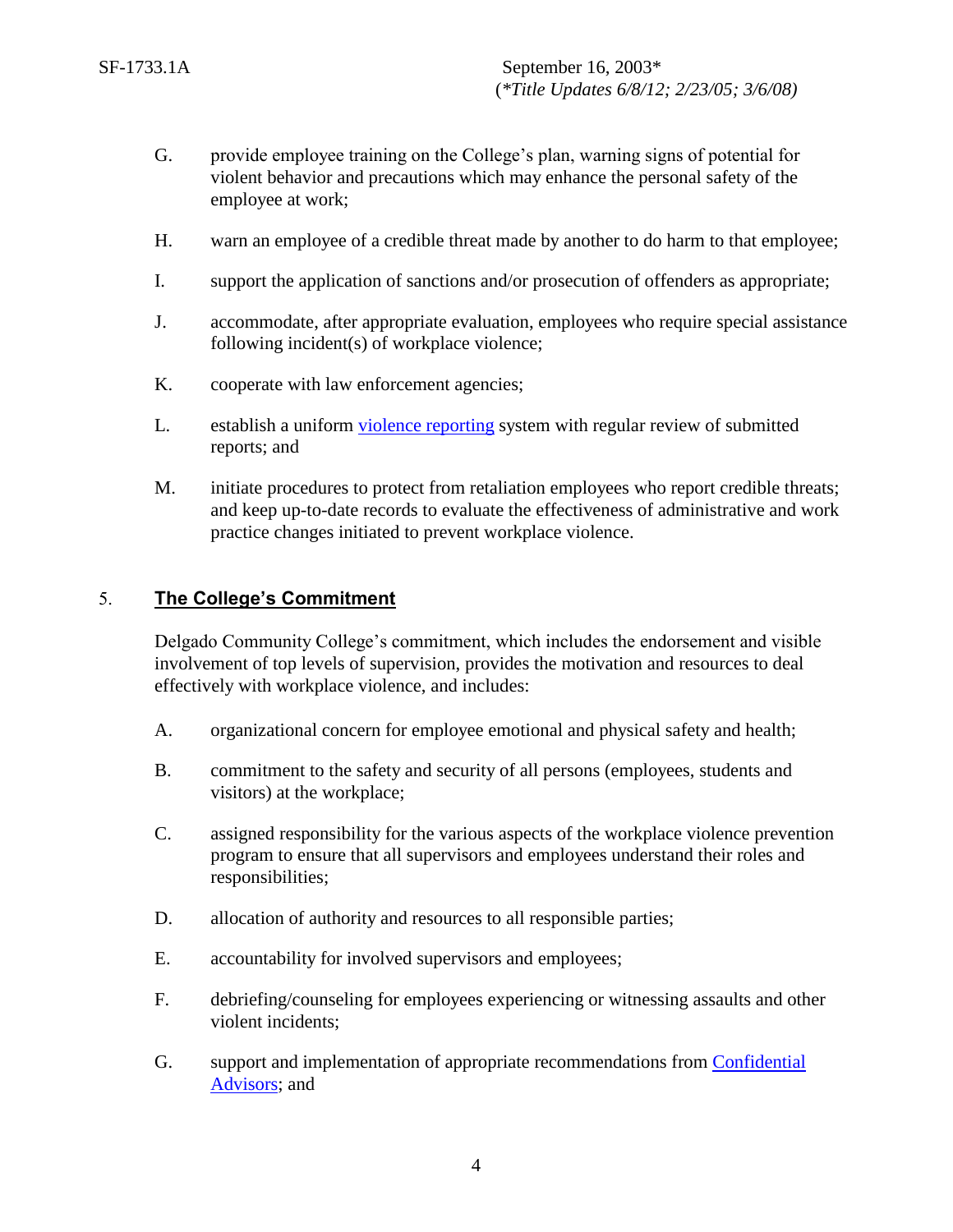H. treatment of workplace violence, incidents, complaints and concerns with seriousness, keeping confidential all reports and the identification of parties, except to those who have a legitimate need to know and to the extent required by law.

## 6. **Employee/Student Responsibilities**

- A. Employees are required to report to a [Confidential Advisor,](http://docushare3.dcc.edu/docushare/dsweb/Get/Document-1935/) the Human Resources Office or the Delgado Police Department all threats or incidents of violent behavior in the workplace that they observe or of which they are informed. Students are required to report to a Confidential Advisor, the Vice Chancellor for Student Affairs (or designee), or the Delgado Police Department all threats or incidents of violent behavior in the workplace that they observe or of which they are informed. Inappropriate behavior is often a warning sign of potential hostility or violence. When left unchecked it can escalate to higher levels. Examples of inappropriate behavior that must be reported include:
	- (1) unwelcome name-calling, obscene language, and other abusive behavior;
	- (2) intimidation through direct or veiled verbal threats;
	- (3) physically touching another employee in an intimidating, malicious, or sexually harassing manner, including such acts as hitting, slapping, poking, kicking, pinching, grabbing, or pushing; and
	- (4) physically intimidating others including such acts as obscene gestures, "getting in your face," fist-shaking or throwing any object.
- B. Employee involvement and feedback enable workers/students to develop and express their own commitment to safety and security and provide useful information to design, implement, and evaluate the program. Delgado Community College's employee involvement includes, but is not limited to:
	- (1) understanding and complying with the workplace violence prevention program and other safety and security measures;
	- (2) participating in employee complaint or suggestions procedures covering safety and security concerns;
	- (3) providing prompt and accurate reporting of violent incidents;
	- (4) cooperating with the safety and security committee that reviews violent incidents and security problems and makes security inspections; and
	- (5) participating in continuing education covering techniques to recognize and abate escalating agitation, assaultive behavior or criminal intent.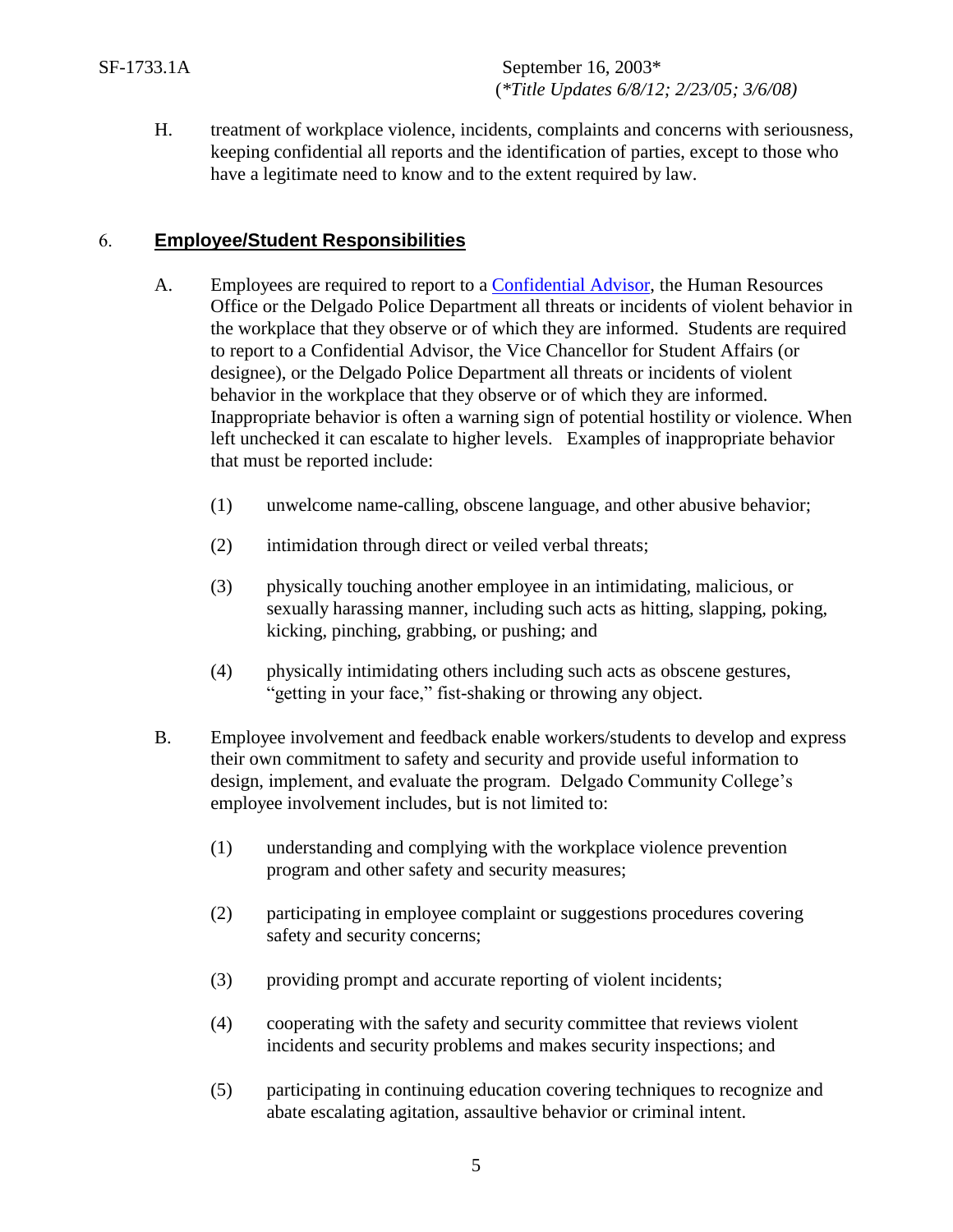## 7. **Workplace Analysis**

- A. The process of workplace analysis involves a step-by-step, common-sense look at the workplace to find existing or potential hazards for the occurrence of workplace violence. The workplace analysis entails reviewing specific procedures or operations that contribute to hazards and specific locales where hazards may develop. The workplace analysis program includes, but is not limited to:
	- (1) analyzing and tracking records;
	- (2) monitoring trends;
	- (3) analyzing incidents; and
	- (4) analyzing workplace security.
- B. At Delgado Community College the responsibility for conducting and maintaining workplace analyses is assigned to the Delgado Chief of Police.
- C. The initial workplace analysis for Delgado Community College was performed by the Assistant Vice Chancellor for Human Resources, Delgado Chief of Police, Crime Prevention Officer, and the Environmental Health and Safety Officer within 120 days of the publication of this policy. Periodic workplace analysis will be performed and validated by the Vice Chancellor for Business and Administrative Affairs.
- D. Additional information concerning the performance of a workplace analysis can be found in Attachment A, "Workplace Analysis."

## 8. **Hazard Prevention and Control**

- A. After the completed workplace analysis is reviewed and approved, workplace adaptations, engineering controls, administrative controls, and work practice controls are to be implemented by the Vice Chancellor for Business and Administrative Affairs to prevent or control, to the extent possible, any discovered hazards. If workplace violence does occur, the post-incident response and evaluation section of this policy (Section 9) will be implemented.
- B. Engineering controls and workplace adaptations remove the hazard from the workplace or create a barrier between the worker and the hazard. Examples of engineering controls and workplace adaptations are found in Attachment B, "Hazard Prevention and Control."
- C. Administrative and work practice controls affect the way jobs or tasks are performed and, therefore, affect the security of the workplace. Examples of administrative and work practice controls can also be found in Attachment B.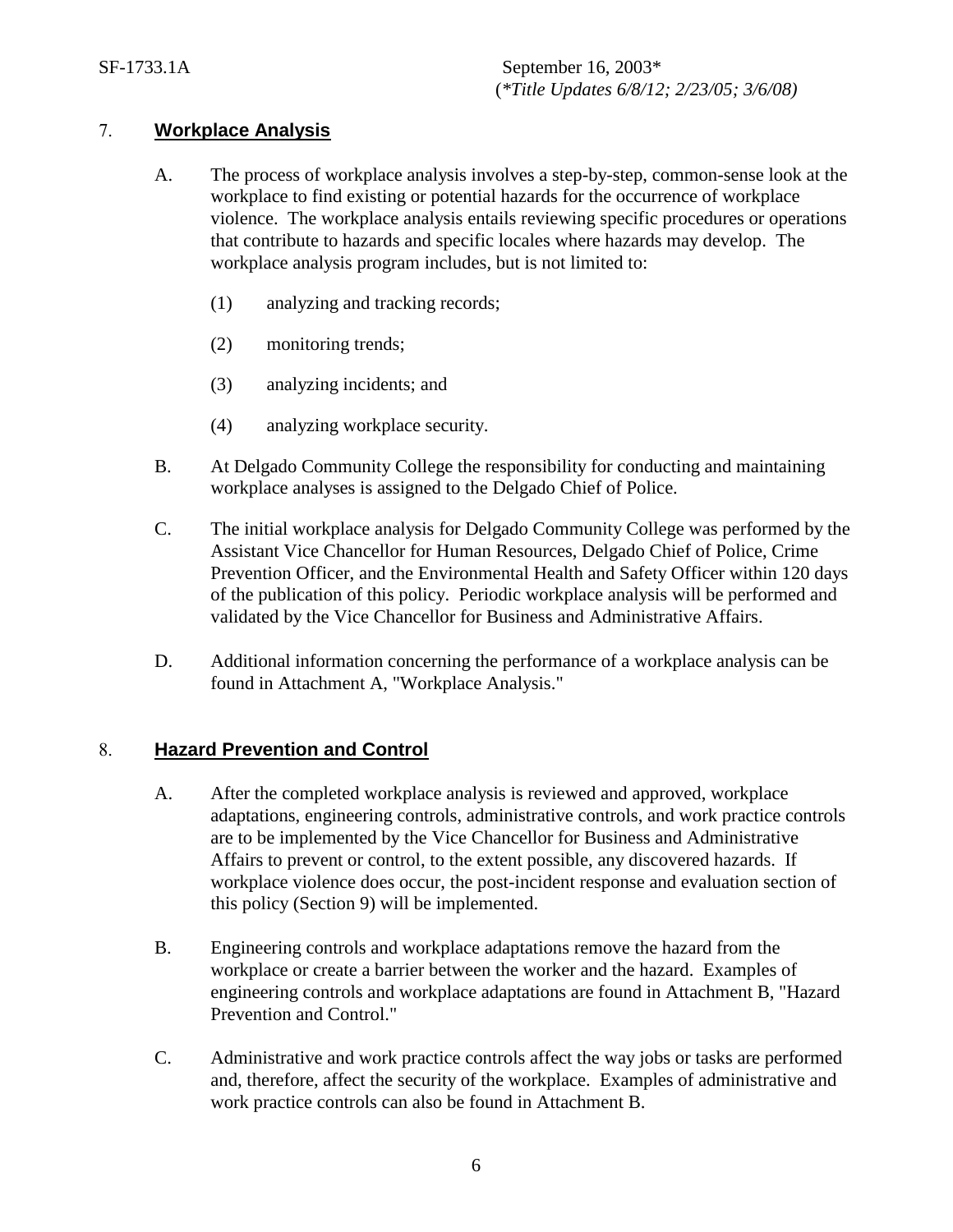D. At Delgado Community College the responsibility for hazard prevention and controls is assigned to the Maintenance Department Manager.

## 9. **Incident Response and Evaluation**

- A. Assistance for victimized employees and employees who may be affected by witnessing a workplace violence incident will be provided. Whenever an incident takes place, injured employees will receive appropriate medical treatment and psychological evaluation as necessary, in accordance with existing statutes. At Delgado Community College this assistance is provided through the Office of Human Resources.
- B. An employee who has been threatened, assaulted, or battered by another person at the workplace is to immediately report the situation to a [Confidential Advisor,](http://docushare3.dcc.edu/docushare/dsweb/Get/Document-1935/OpGuide+08-09+-+ConfidentialAdvisors.pdf) the Assistant Vice Chancellor for Human Resources, the Delgado Chief of Police, or to his/her supervisor. A student who has been threatened or assaulted by another at the College is to immediately report the situation to a Confidential Advisor, the Delgado Police Department, or the Vice Chancellor for Student Affairs (or designee). The Confidential Advisor, Supervisor or Vice Chancellor for Student Affairs (or designee) to whom the incident is reported must immediately notify the Assistant Vice Chancellor for Human Resources and the Delgado Police Department.
- C. Written statements are to be obtained from all involved, including those who witnessed the incident. A statement form that may be used is found in Attachment C, "Violence Incident Statement." The form is designed to answer the WHO, WHAT, WHEN, WHERE, HOW, and WHY of the incident while the event is still fresh. Concurrent with obtaining the written statements or as soon as possible thereafter, the Delgado Police Department will interview all parties to the incident, including victims, subjects and witnesses, and prepare written summaries of the interviews. The summaries are to be the bases on which to determine the facts of the event.
- D. The following actions should be taken in accordance with the severity of the incident:
	- (1) If the situation IS NOT life threatening:
		- separate individuals involved and isolate until they are interviewed and their statements are taken;
		- separate witnesses until they are interviewed and their statements are taken; and
		- document all actions and statements.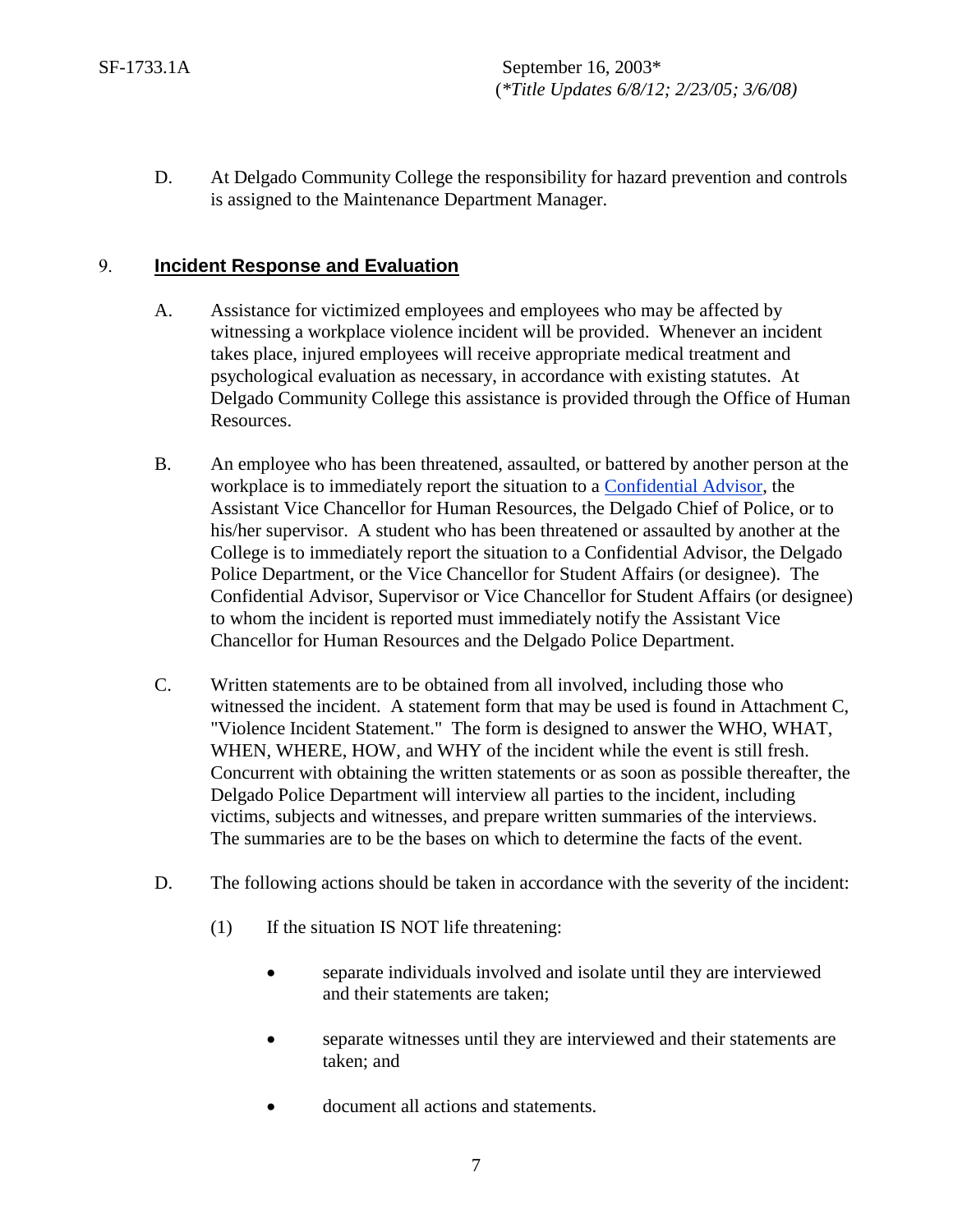- (2) If the situation IS life threatening:
	- contact the Delgado Police Department at (504) 483-4111 for campuses that have assigned Delgado Police officers who will dispatch by radio contact a Delgado Police officer to the scene;
	- contact the local police at 9-911 or 911, as appropriate, for all other offcampus sites that do not have assigned Delgado Police officers;
	- order all those presenting the danger to leave the facility immediately (unless this action must be taken by police);
	- do not attempt to physically remove an individual (leave it to the police); and
	- document all actions and statements.
- E. Additional information concerning post incident response and evaluation can be found in Attachment D, "Incident Response."

#### 10. **Records**

Records associated with violence in the workplace need to be kept in a permanent, secure, and confidential manner. It is the responsibility of the Assistant Vice Chancellor for Human Resources, in coordination with the Delgado Chief of Police and the Maintenance Department Manager, to maintain the following records in accordance with pertinent statutes as part of the violence prevention program:

- (1) reports of work injury, including workers' compensation injuries, if necessary;
- (2) report for each reported assault, incidents of abuse, verbal attack, or aggressive behavior occurring between persons in the workplace;
- (3) police reports of incidents occurring in the workplace;
- (4) minutes of safety meetings, records of hazards analysis, and corrective actions recommended;
- (5) violence in the workplace training, including subjects covered, attendees, and qualifications of trainers; and
- (6) other appropriate reports.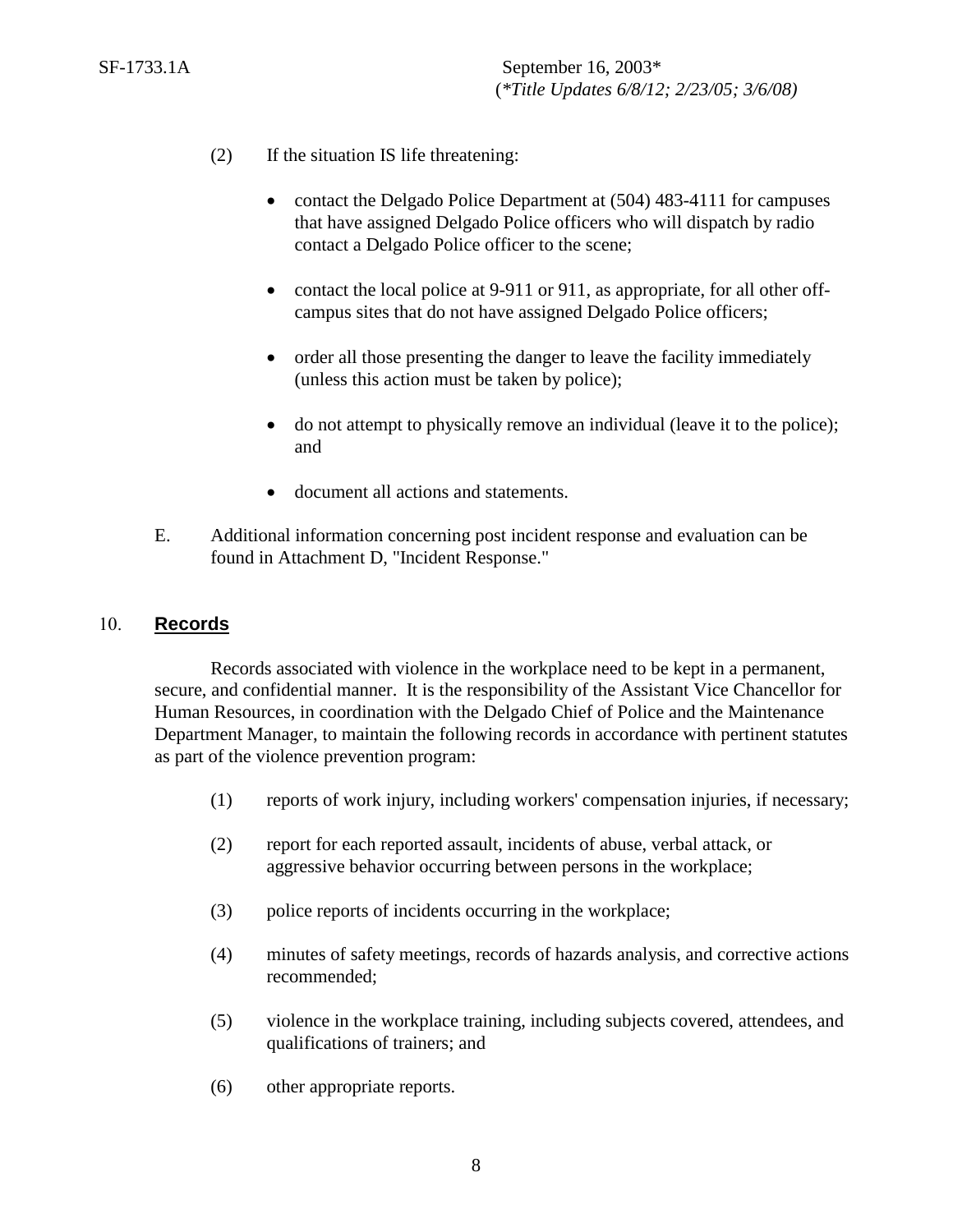## 11. **Evaluation**

- A. Regular evaluation of safety and security measures affecting the violence prevention program is to be conducted at least annually. At Delgado Community College this evaluation is the responsibility of the Maintenance Department Manager and the Delgado Chief of Police.
- B. The evaluation program consists of:
	- (1) reviewing reports and minutes from staff meetings on safety and security issues;
	- (2) analyzing trends in illness/injury or fatalities caused by violence;
	- (3) measuring improvement based on lowering the frequency and severity of workplace violence;
	- (4) surveying employees before and after making job or workplace changes or installing security measures or new systems to determine their effectiveness;
	- (5) requesting periodic outside review of the workplace for recommendations on improving employee safety; and
	- (6) interviewing employees who experience hostile situations about the medical treatment received (initially, several weeks later, and several months later).

## 11. **Communication**

- A. Delgado Community College recognizes that to maintain a safe, healthy and secure workplace, there must be open communication among employees, including all levels of supervision, on these issues. The open communication process includes, but is not limited to:
	- (1) periodic review of this policy with all employees;
	- (2) discussion of violence in the workplace during scheduled safety meetings;
	- (3) posting or distribution of information on violence in the workplace; and
	- (4) procedures to inform supervisors about violence in the workplace, hazards, or threats of violence.
- B. The Office of Human Resources is to provide an appropriate place for employees to discuss security concerns with assurance that necessary confidences will be maintained.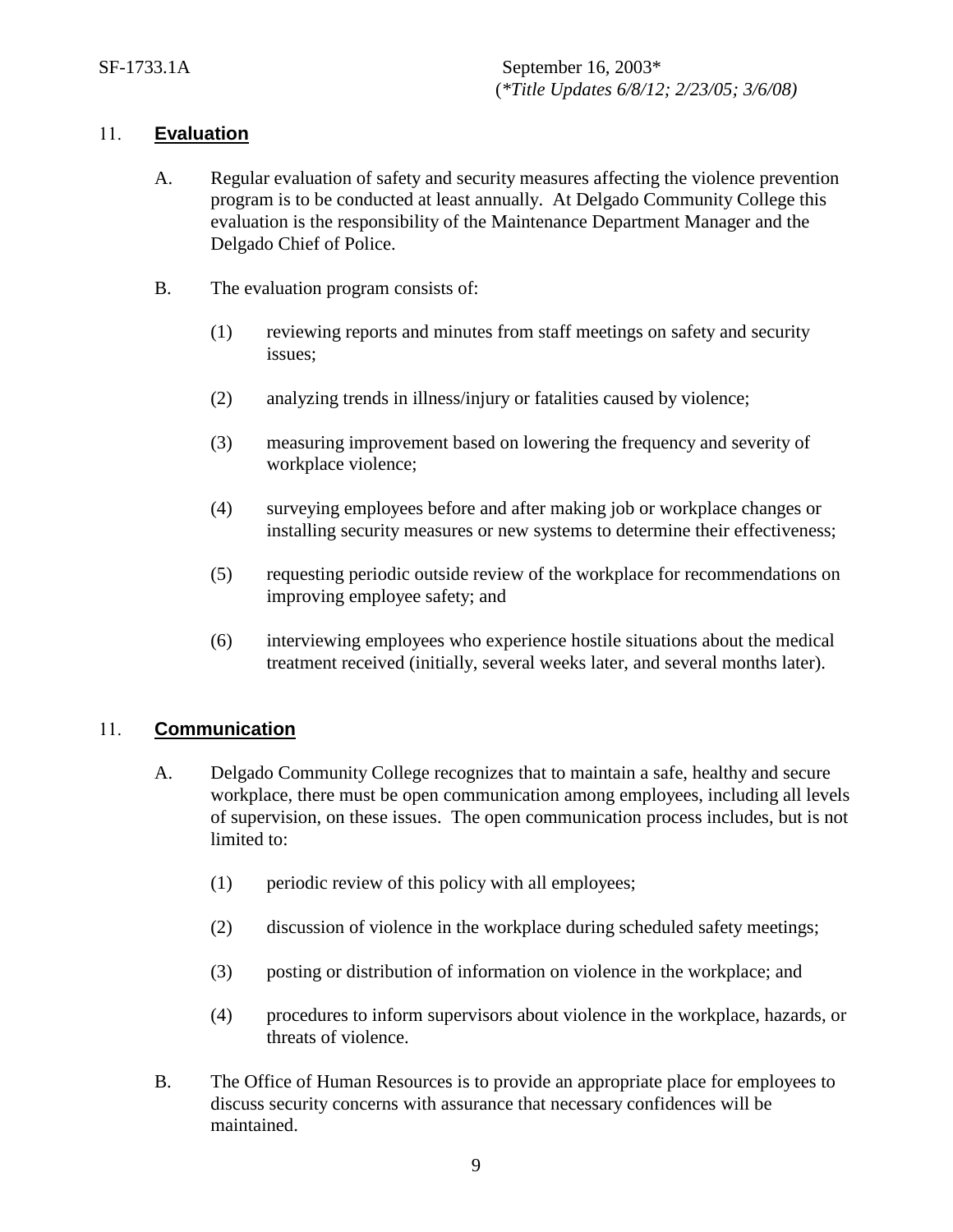#### 12. **Training and Education**

- A. At Delgado Community College,
	- 1. all employees, including all levels of supervision, are to have training and instruction on general, job-specific, and work site-specific safety and security practices;
	- 2. training and instruction is to be provided within one (1) year of policy implementation and every three (3) years; and
	- 3. training is to begin with orientation of new employees within three (3) months of employment and regularly thereafter.
- B. At Delgado Community College, workplace violence training is the responsibility of the Delgado Chief of Police and the Assistant Vice Chancellor for Human Resources.
- C. General violence in the workplace training and instruction address, but are not limited to, the following areas:
	- (1) explanation of the violence in the workplace policy as established by Delgado Community College;
	- (2) measures for reporting any violent acts or threats of violence;
	- (3) recognition of hazards including associated risk factors;
	- (4) measures to prevent workplace violence, including procedures for reporting workplace hazards or threats to appropriate supervision;
	- (5) ways to diffuse hostile or threatening situations;
	- (6) measures to summon others for assistance;
	- (7) routes of escapes available to employees;
	- (8) procedures for notification of law enforcement authorities when a criminal act may have occurred;
	- (9) procedures for obtaining emergency medical care in the event of a violent act upon an employee; and
	- (10) information on securing post-event trauma counseling for those employees desiring or needing such assistance.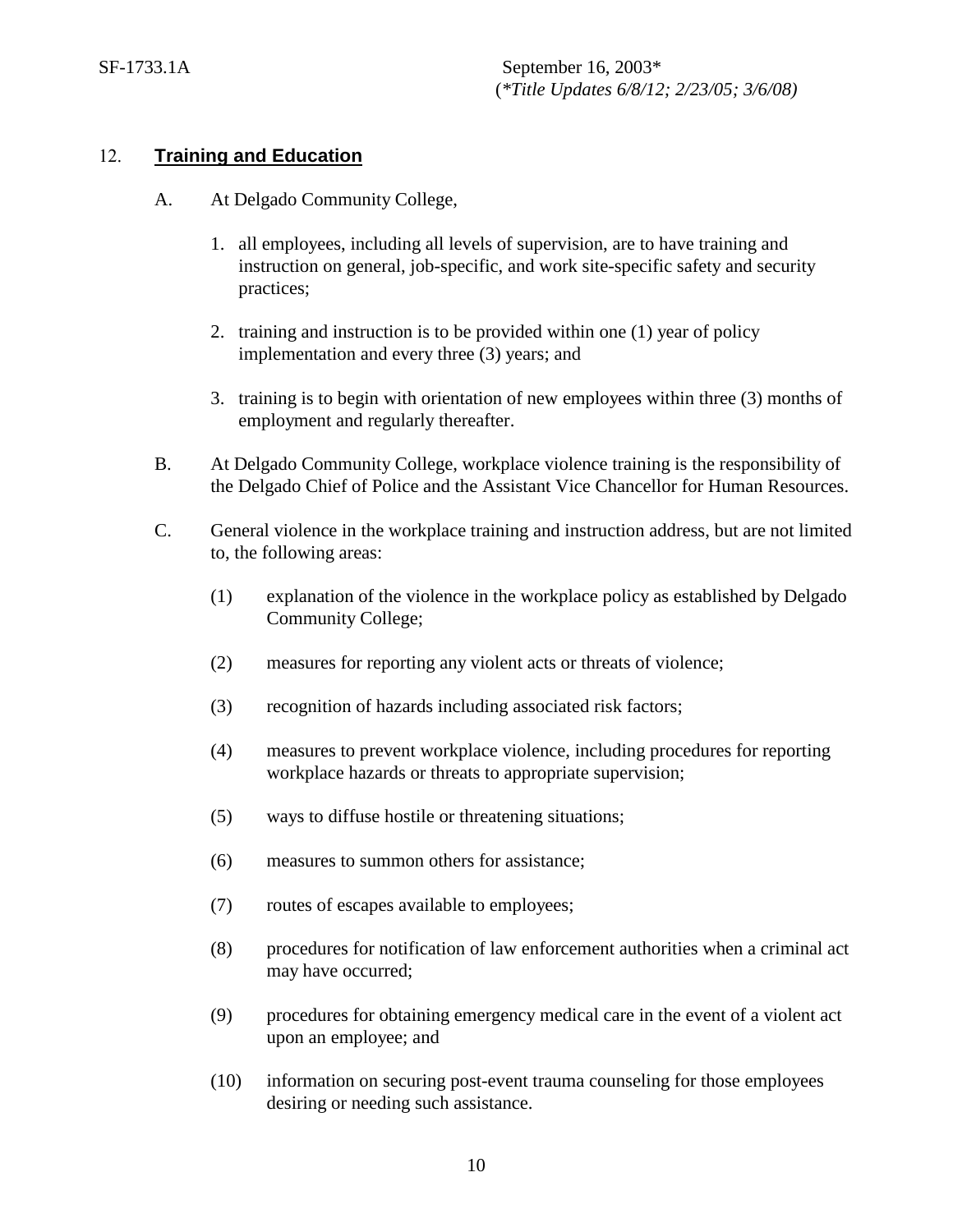## 13. **Additional Information Concerning Workplace Violence**

- A. Attachment E, "Workplace Violence Checklist," may be used in identifying present or potential workplace violence problems.
- B. Attachment F, "Recognizing Inappropriate Behavior," may be helpful in identifying the types of behavior this policy forbids.
- C. Attachment G, "Personal Conduct to Minimize Violence," may be helpful to an individual in understanding what he/she might do to prevent violence.
- D. Attachment H, ["Violent Incident Reporting Route,](http://docushare3.dcc.edu/docushare/dsweb/Get/Document-4924)" provides a graphic flow chart for Reporting incidents of workplace violence.

## 14. **Cancellation**

This policy and procedures memorandum cancels BA-1733.1, *Violence in the Workplace,* dated June 5, 2000.

#### *Reference:*

Louisiana Community and Technical College System Policy #6.011, [Harassment,](https://campussuite-storage.s3.amazonaws.com/prod/1558543/91b64910-2d2e-11e8-8c09-0a7155647e8a/1778097/00535660-584f-11e8-a365-12be56b8d5f6/file/6011_Harassment-Policy_02282018.pdf)   [Discrimination and Retaliation](https://campussuite-storage.s3.amazonaws.com/prod/1558543/91b64910-2d2e-11e8-8c09-0a7155647e8a/1778097/00535660-584f-11e8-a365-12be56b8d5f6/file/6011_Harassment-Policy_02282018.pdf) [Louisiana Community and Technical College System Policy #2.015 Campus Sexual](https://campussuite-storage.s3.amazonaws.com/prod/1558543/91b64910-2d2e-11e8-8c09-0a7155647e8a/1778444/0e151288-58f0-11e8-a098-0a9311ee2338/file/2015_Campus-Sexual-Misconduct_12082016.pdf)  **[Misconduct](https://campussuite-storage.s3.amazonaws.com/prod/1558543/91b64910-2d2e-11e8-8c09-0a7155647e8a/1778444/0e151288-58f0-11e8-a098-0a9311ee2338/file/2015_Campus-Sexual-Misconduct_12082016.pdf)** 

Louisiana Governor's Executive Order, Violence-Free Workplace Delgado Policy and Procedures Memorandum [Discrimination](http://docushare3.dcc.edu/docushare/dsweb/Get/Document-67/1732-2.DOC) Delgado Policy and Procedures Memorandum [Student Judicial Code](http://docushare3.dcc.edu/docushare/dsweb/Get/Document-80/1448-1B.DOC)

*Review Process:*

Ad Hoc Committee on Workplace Violence Policy 7/15/03 Business and Administrative Affairs Council 8/12/03 Executive Council 9/16/03

| Attachments - Attachment A- | <b>Workplace Analysis</b>                 |
|-----------------------------|-------------------------------------------|
| Attachment B-               | <b>Hazard Prevention and Control</b>      |
| Attachment C-               | Administrative and Work Practice Controls |
| Attachment D-               | Incident Response                         |
| Attachment E-               | Workplace Violence Checklist              |
| Attachment F-               | Recognizing Inappropriate Behavior        |
| Attachment G-               | Personal Conduct to Minimize Violence     |
| Attachment H-               | <b>Violent Incident Reporting Route</b>   |
|                             |                                           |

*Distribution:* Distributed Electronically Via College's Internet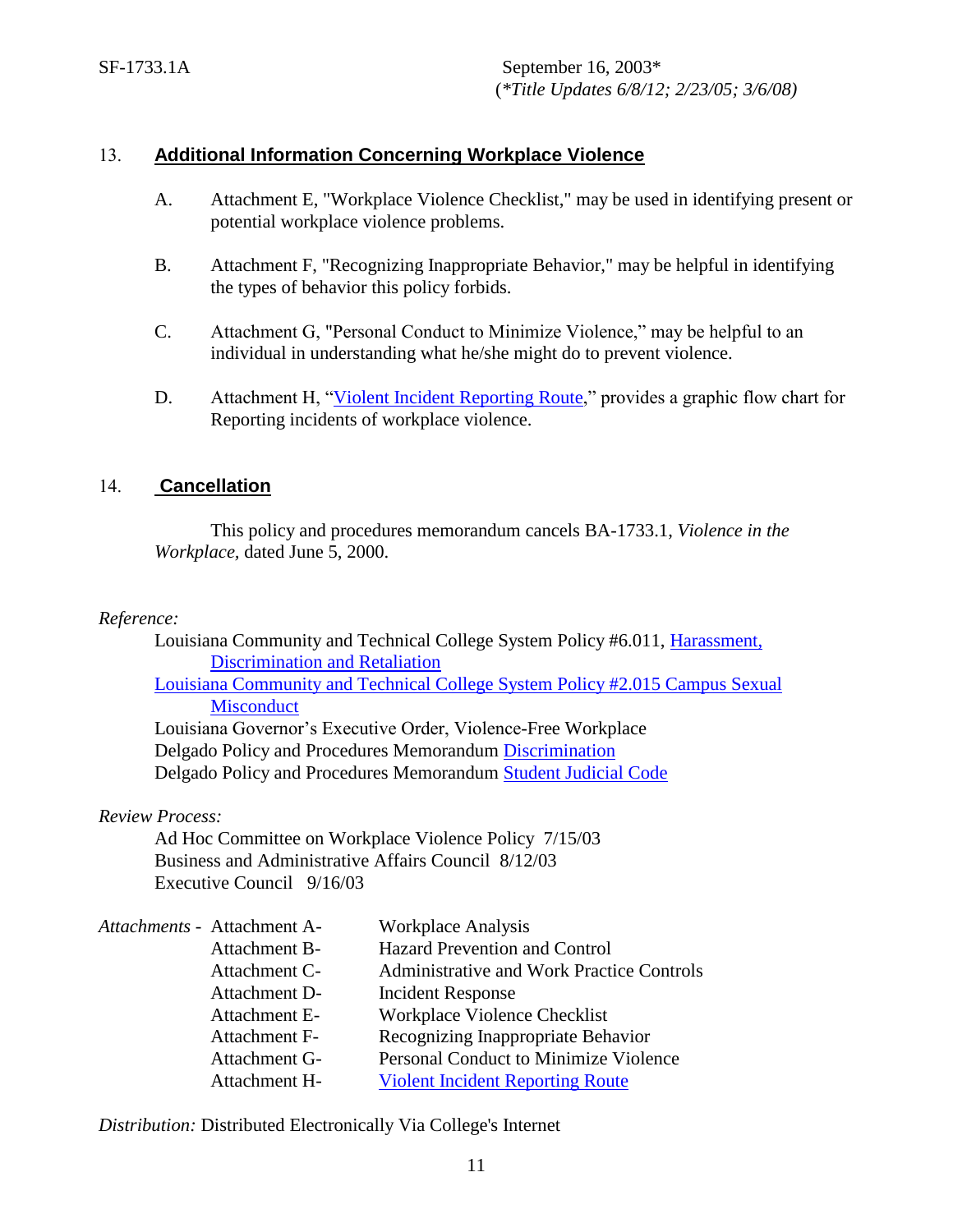Attachment A

## *WORKPLACE ANALYSIS*

#### **General**

A workplace analysis involves a step-by-step, common sense look at the workplace to find existing or potential hazards for workplace violence. This procedure involves reviewing specific procedures or operations that contribute to hazards and specific locales where hazards may develop.

The Threat Assessment Team, a subcommittee of the Campus Safety Committee and other appropriate College officials, are to assess the vulnerability to workplace violence and determine the appropriate preventive actions to be taken. The Threat Assessment Team will have the following members:

Equal Access Equal Opportunity Officer Assistant Vice Chancellor for Human Resources or designee Director of Maintenance Department Director of the Advising and Testing Center Chief of Delgado Police or designee Assistant Director of Public Relations and Marketing Representative(s) from each campus/site Faculty Representative Student Representative And others as deemed appropriate

The Threat Assessment Team is to review injury and illness records and workers' compensation claims to identify patterns of assaults that could be prevented by workplace adaptation, procedural changes, or employee training. As the team identifies appropriate controls, these should be instituted.

The program for workplace analysis includes, but is not limited to analyzing and tracking records, monitoring trends and analyzing incidents, screening surveys, and tracking workplace security.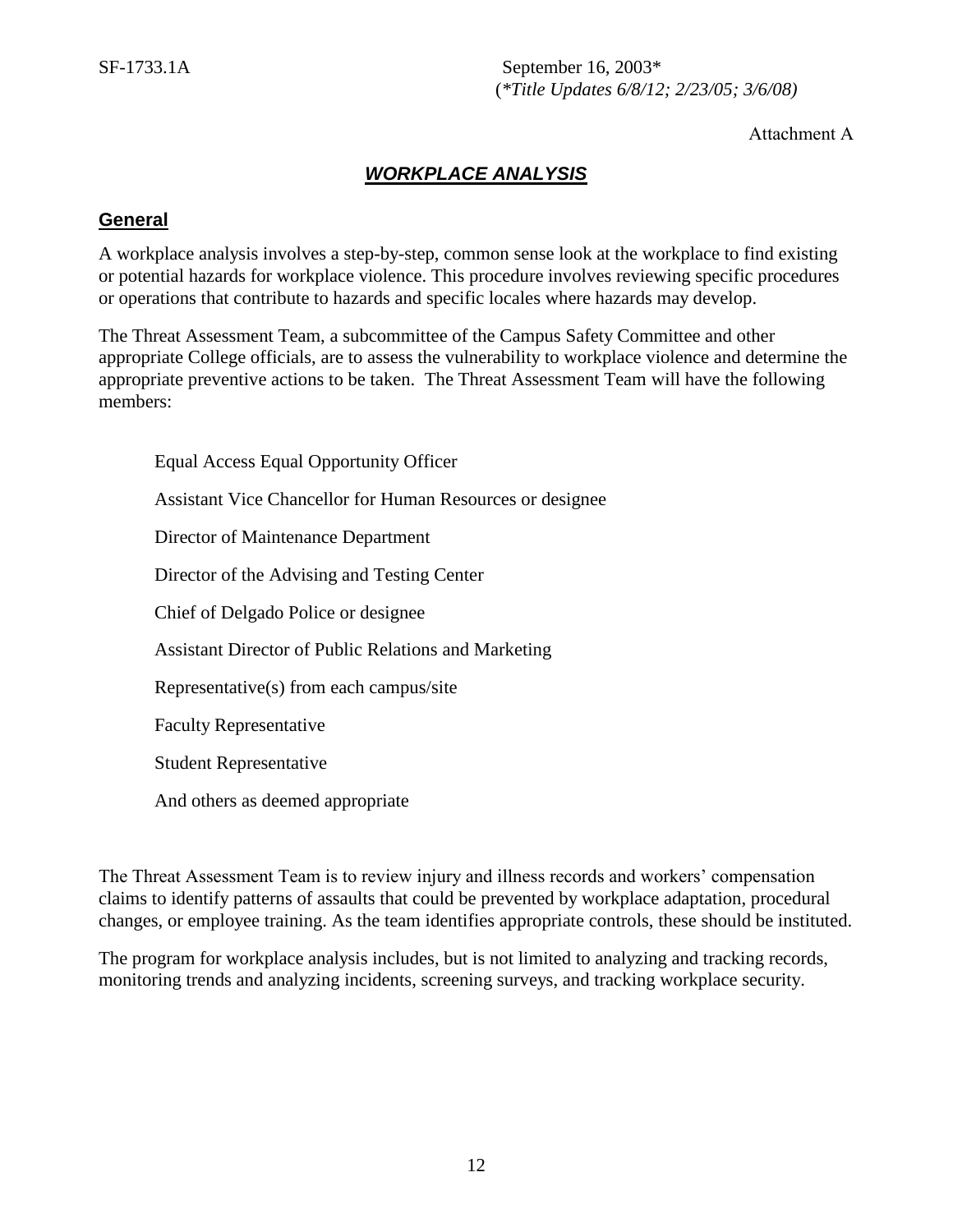Attachment A (continued)

## **Workplace Analysis Program**

Records Analysis and Tracking. This activity includes reviewing medical (as far as permitted), safety, workers' compensation, and insurance records to pinpoint instances of workplace violence; the review of unit logs, employee and police reports of incidents or near-incidents of assaultive behavior to identify and analyze trends in assaults relative to particular departments, units, job titles, unit activities, work stations, and/or time of day; and the tabulation of these data to target the frequency and severity of incidents to establish a baseline for measuring improvement.

Monitoring Trends and Analyzing Incidents. The use of data to track trends of injuries and incidents of actual or potential workplace violence. This may require the review of records and reports of actual or potential incidents of workplace violence reported during the past five calendar years.

## **Workplace Security Analysis**

The Threat Assessment Team is to inspect the workplace and evaluate employee tasks to identify hazards, conditions, operations, and situations that could lead to violence every six months. This process is to include employee feedback and follow-up. To determine or locate areas requiring further evaluation, the Threat Assessment Team is to:

- Analyze incidents, including the characteristics of assailants and victims, develop an account of what happened before, during, and after the incident, and the relevant details of the situation and its outcome. A copy of the Delgado Police report, if such was written, with its recommendations will be included.
- Analyze incidents, including the characteristics of assailants and victims, develop an account of what happened before, during, and after the incident, and the relevant details of the situation and its outcome. A copy of the Delgado Police report, if such was written, with its recommendations will be included.
- Identify jobs and/or locations with the greatest risk of violence as well as processes and procedures that put employees at risk of assault, including frequency and time, day, date.
- Note high-risk factors such as types of clients (e.g., psychiatric conditions or individuals disoriented by drugs, alcohol, or stress); physical risk factors of the building; isolated locations/job activities; lighting problems; lack of telephones and other communication devices; areas of easy, unsecured access; and areas with previous security problems.
- Evaluate the effectiveness of existing security measures; including engineering control measures. Determine if risk factors have been reduced or eliminated, and take appropriate action.

On a semi-annual basis, independent reviewers, such as safety and health professionals, law enforcement or security specialists, insurance safety auditors, and other qualified persons will be invited to review the program, to review the campus, and requested to offer advice to strengthen the program. It is anticipated that these experts can provide a fresh perspective to improve the College's Violence in the Workplace Prevention Program.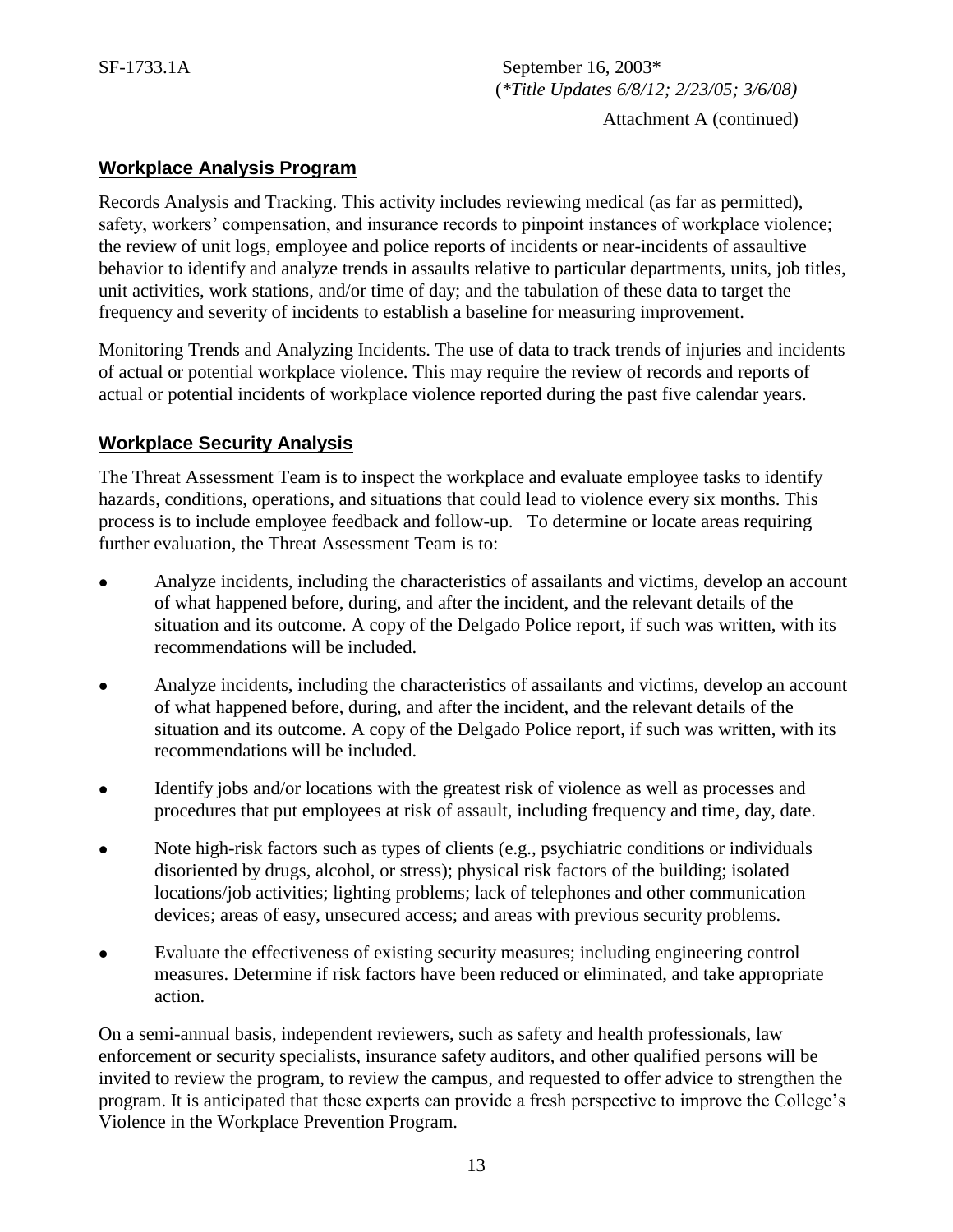Attachment B

## **HAZARD PREVENTION AND CONTROL**

#### **General**

After hazards of violence are identified through the systematic workplace analysis, the next step is to design measures through engineering or administrative procedures and work practices to prevent or control these hazards. If violence does occur, incident response can be an important tool in preventing future incidents.

#### **Engineering Controls and Workplace Adaptation**

Engineering controls remove the hazard from the workplace or create a barrier between the worker and the hazard. The selection of any hazard control measure(s) should be based upon the hazards identified in the workplace security analysis of each facility. There are several measures that can effectively prevent or control workplace hazards such as those actions listed below.

- Assess any plans for new construction or physical changes to the facility or workplace to eliminate or reduce security hazards.
- Install and regularly maintain alarm systems and other security devices, panic alarms, hand-held alarms or noise devices, cellular telephones, and private channel radios where risk is apparent or may be anticipated; and to provide for a reliable response system when an alarm is activated.
- Where and when appropriate, provide metal detectors, installed or hand-held, to identify guns, knives, or other weapons that can be concealed on the person or in a briefcase or purse. These procedures would be implemented in accordance with a security analysis of a location or an event or activity, or at the recommendation of law enforcement or security personnel.
- Use of closed-circuit video recording and monitoring of high-risk areas on a 24-hour basis. Public safety is a greater concern than privacy in these situations.
- Placement of curved mirrors at hallway intersections or concealed areas.
- Enclose public service areas and install deep service counters and bullet- resistant, shatter-proof glass as necessary.
- Provide employee "safe rooms" for use during an emergency situation.
- Provide waiting areas designed to maximize comfort and minimize stress.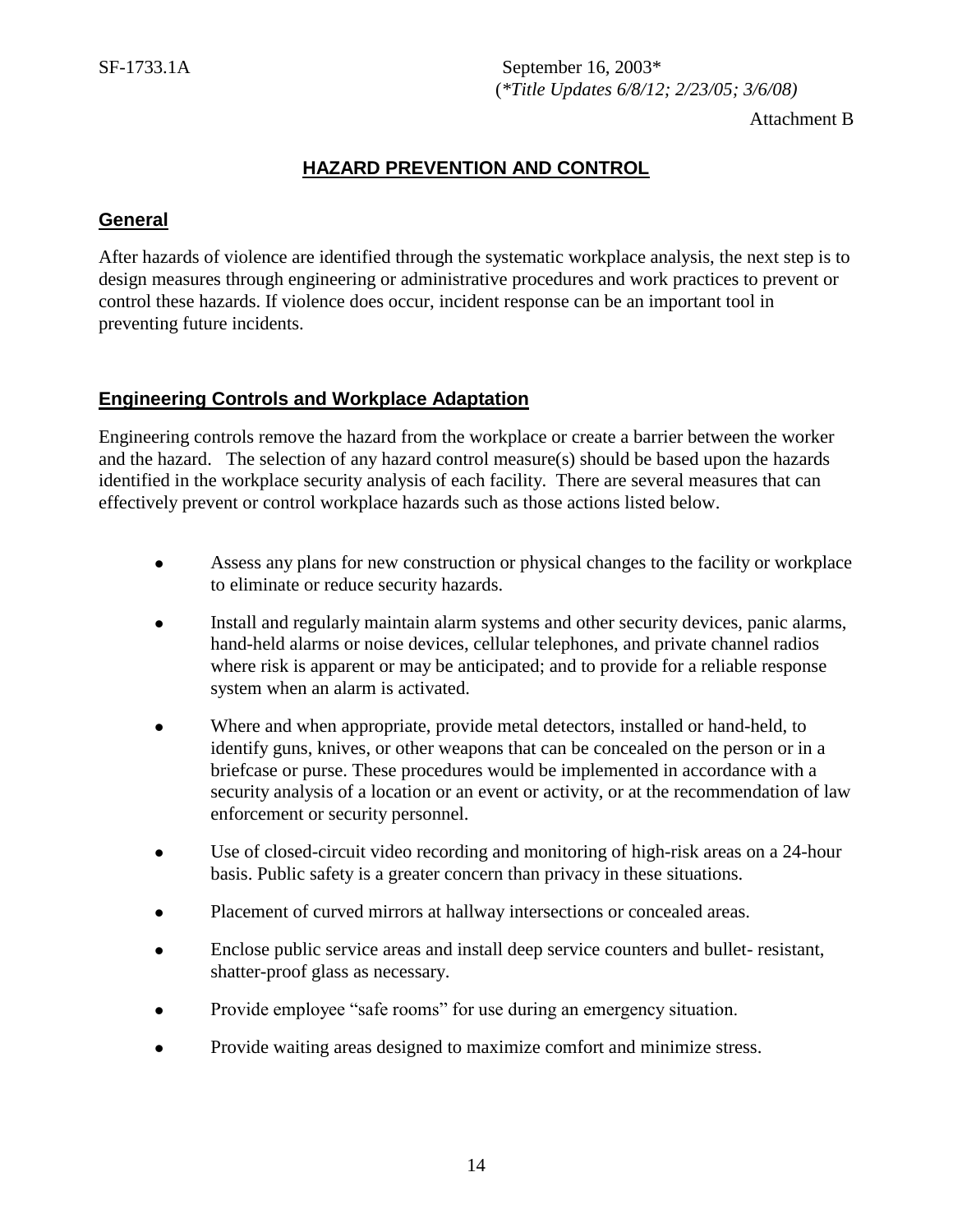Attachment B (continued)

- Arrange furniture to prevent entrapment of staff and faculty personnel. In interview rooms or crisis treatment areas, furniture should be minimal, lightweight, without sharp corners or edges, and/or affixed to the floor. Limit the number of pictures with frames, vases, ashtrays, or other items than can be used as weapons.
- Provide lockable and secure restrooms for staff and faculty personnel separate from student and visitor facilities.
- In accordance with fire codes, lock all unused doors to limit and control access.
- Install bright, effective lighting indoors and outdoors.
- Replace burned-out lights, broken windows, and locks as soon as possible after being reported unserviceable or broken.
- Keep automobiles well-maintained. Automobiles should be locked at all times.
- Request an escort to and from a location if safety and security is a concern.
- $\bullet$  Lock the door(s) to offices when the office(s) is/are not occupied.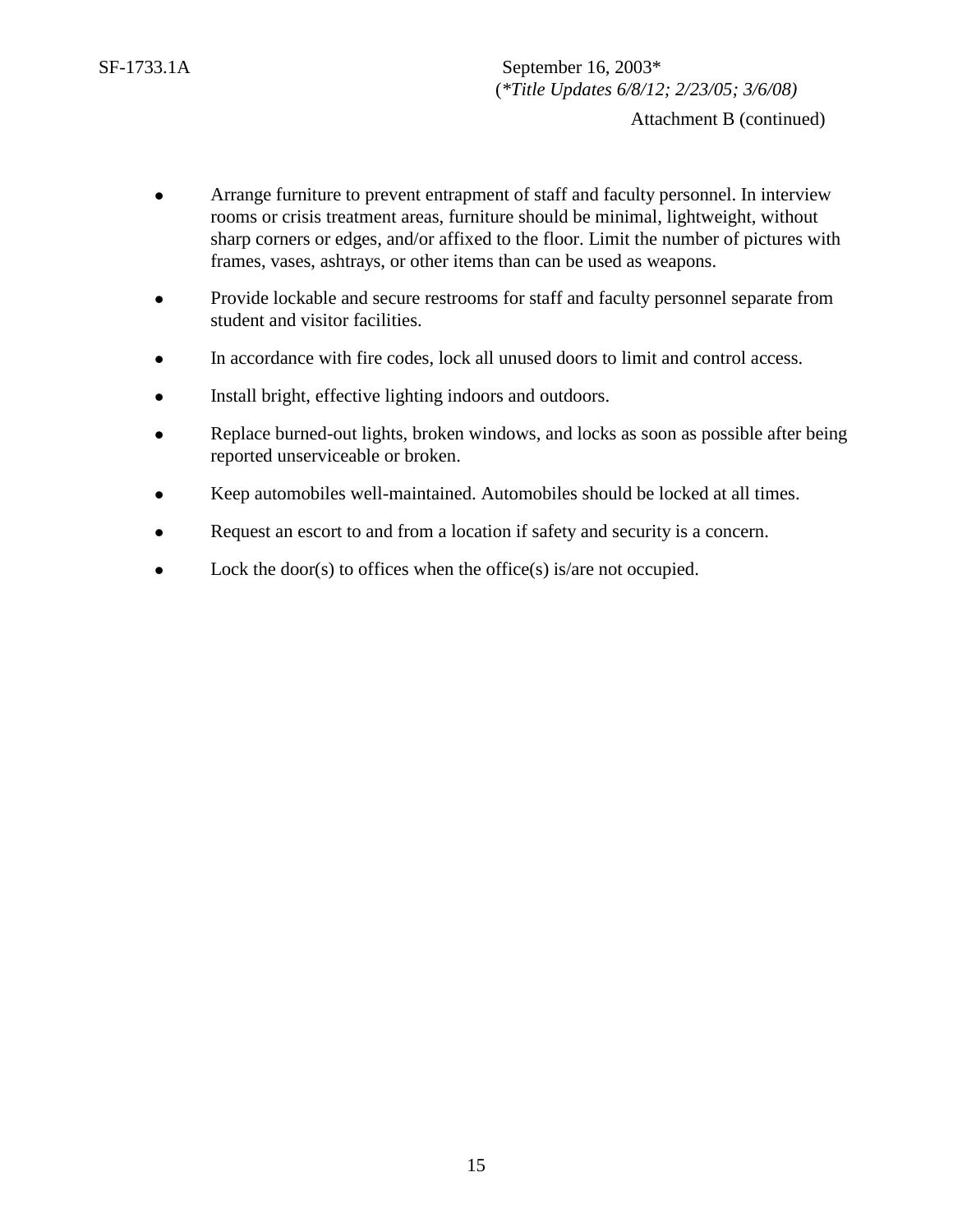16

SF-1733.1A September 16, 2003\* (*\*Title Updates 6/8/12; 2/23/05; 3/6/08)*

Attachment C

## **ADMINISTRATIVE AND WORK PRACTICE CONTROLS**

Administrative and work practice controls affect the way jobs or tasks are performed. The following are cited as to how changes in work practices and administrative procedures can help prevent violent incidents.

- State clearly to students, clients, employees, and visitors that violence is not permitted or tolerated.
- Establish liaison with the City Attorney's Office and District Attorney's Office Report all incidents of violence.
- Require students, employees, and visitors to report all assaults or threats to a department head/dean, a supervisor, or to the Delgado Police. (If possible, the interview will be kept confidential). Maintain logbooks and reports of such incidents to assist in determining any necessary actions to prevent further occurrences.
- If needed, advise and assist employees of procedures for requesting the Delgado Police Department's assistance of the filing report during emergencies. Management will promptly respond to all complaints giving them serious consideration.
- The Delgado Police Department will be responsible for establishing and training a Threat Assessment Team to respond to all complaints.
- Use Delgado Police Officers, when necessary, to deal with aggressive behavior or dial 911 or 9-911 as appropriate. Provide written security procedures to all employees and students. Employees and students should be instructed to follow these procedures in event of a violence situation or potential for a violence situation or any other emergency.
- The Delgado Police Department will ensure that an adequate and properly trained staff is available for restraining students, visitors, or employees.
- Provide sensitive and timely information to persons waiting in line or in waiting rooms. Adopt procedures to decrease waiting time.
- Ensure adequate and qualified staff coverage at all times, taking into account the times of greatest risk at each facility.
- Where applicable, institute a sign-in procedure with passes for visitors. Enforce visitor hours and procedures.
- Control access to facilities other than waiting rooms or other public access rooms.
- Prohibit employees from working alone in areas of substantial risk, particularly at night or when assistance is unavailable.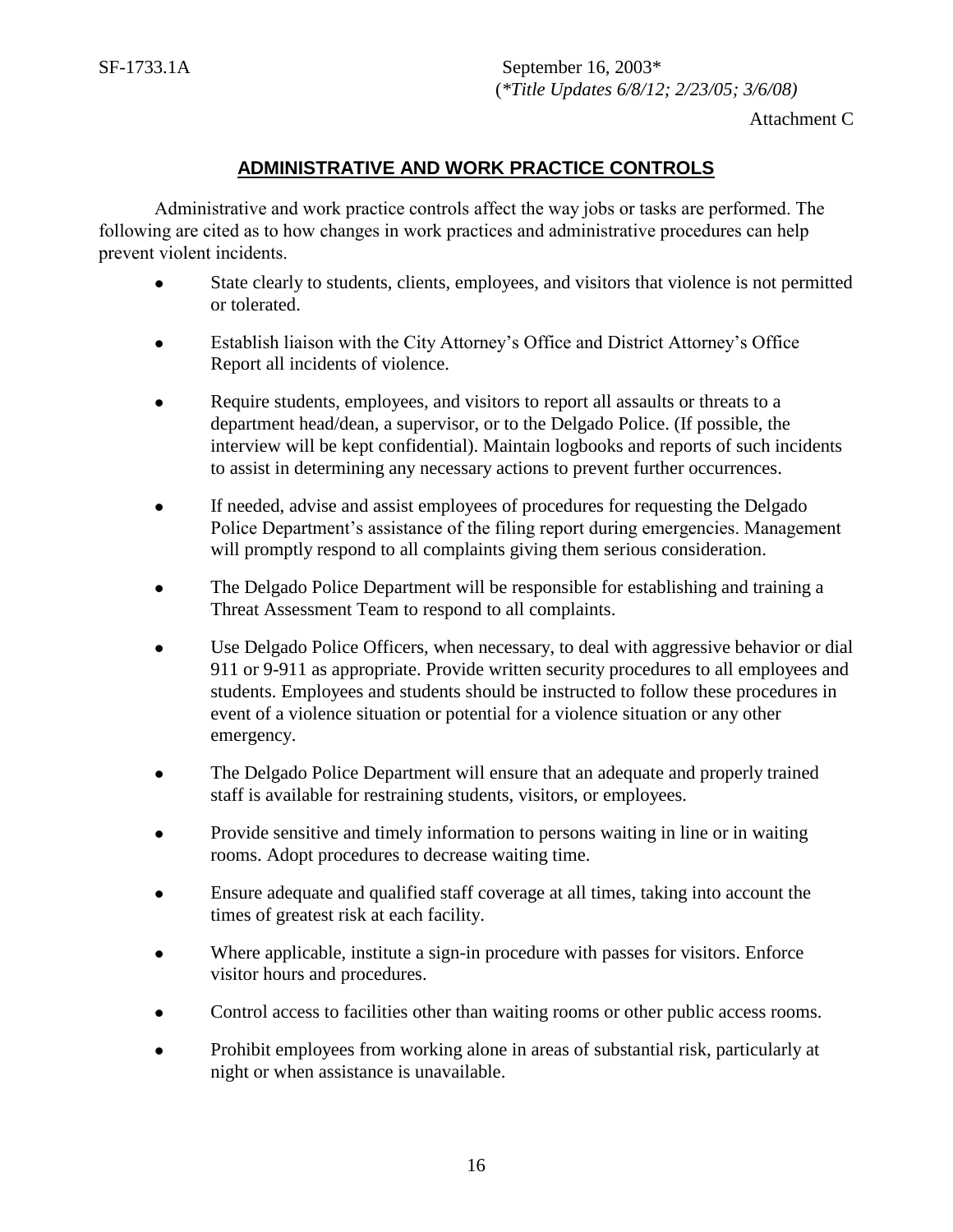- Establish policies and procedures for secured areas and emergency evacuations.
- When deemed necessary, ascertain the behavioral history of new employees and students to learn about any past violence or assaultive behaviors. Establish a system such as chart tags, logbooks, or verbal census reports to identify those persons with assaultive behavior problems, keeping in mind client confidentiality and employee and student safety issues. Update as needed.
- Treat and/or interview aggressive or agitated individuals in relatively open areas that still maintain privacy and confidentiality (e.g. rooms with removable partitions).
- Use case management conferences with co-workers and supervisors to discuss ways to effectively treat potentially violent individuals.
- Prepare contingency plans to deal with individuals who are "acting out" or making verbal or physical attacks or threats.
- When appropriate, discipline, terminate, or transfer assaultive employees (and students, if possible).
- Supervisors should periodically survey their facility to remove tools or other items left by visitors or maintenance personnel which could be inappropriately used.
- Provide employees with identification badges/cards to readily verify employment.
- Provide students and employees with security escorts to parking areas at their request. Parking areas should be highly visible, well-lighted, and safely accessible to the building.
- Employees and students should be encouraged to use "the buddy" system especially when personal safety may be threatened. Encourage employees and students to avoid threatening situations. Employees and students should exercise extra care in elevators, stairwells, and unfamiliar surroundings. All personnel should immediately leave the premises if there is a hazardous situation. Request a Delgado Police escort if deemed needed.
- If required, establish a daily plan for maintenance and custodial employees to keep a designated contact person informed about their whereabouts during the workday. If an employee does not report in, the contact person will follow up.
- Conduct a comprehensive post-incident evaluation, including psychological as well as medical treatment, for employees, students, clients, and visitors who have been subjected to abusive behavior on the campus or property of the College.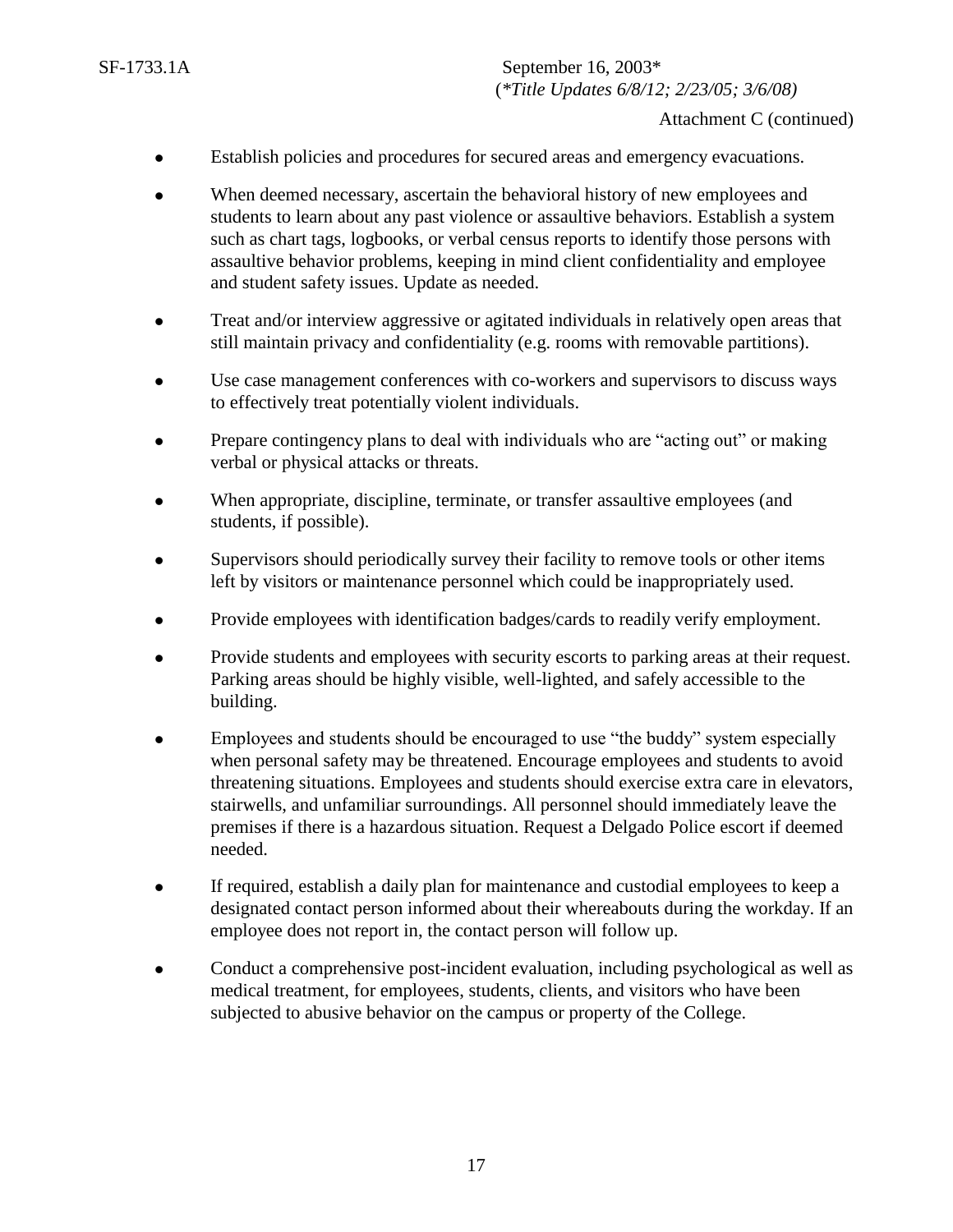## **Delgado Community College**

#### *Violence Incident Statement*

NOTE: The contents of this document is to be kept CONFIDENTIAL with its contents released only to individuals with a legitimate need to know or unless it is determined to be public record in accordance with the state's public records law, or through an appeal to a court or other adjudicative body.

| Place of        |                                                                                                                                                                                                                                                                                                                 |
|-----------------|-----------------------------------------------------------------------------------------------------------------------------------------------------------------------------------------------------------------------------------------------------------------------------------------------------------------|
| <b>Incident</b> |                                                                                                                                                                                                                                                                                                                 |
|                 |                                                                                                                                                                                                                                                                                                                 |
|                 |                                                                                                                                                                                                                                                                                                                 |
|                 |                                                                                                                                                                                                                                                                                                                 |
|                 |                                                                                                                                                                                                                                                                                                                 |
|                 |                                                                                                                                                                                                                                                                                                                 |
|                 |                                                                                                                                                                                                                                                                                                                 |
|                 |                                                                                                                                                                                                                                                                                                                 |
|                 |                                                                                                                                                                                                                                                                                                                 |
|                 |                                                                                                                                                                                                                                                                                                                 |
|                 |                                                                                                                                                                                                                                                                                                                 |
|                 |                                                                                                                                                                                                                                                                                                                 |
|                 |                                                                                                                                                                                                                                                                                                                 |
|                 |                                                                                                                                                                                                                                                                                                                 |
|                 |                                                                                                                                                                                                                                                                                                                 |
|                 |                                                                                                                                                                                                                                                                                                                 |
|                 |                                                                                                                                                                                                                                                                                                                 |
|                 |                                                                                                                                                                                                                                                                                                                 |
|                 |                                                                                                                                                                                                                                                                                                                 |
|                 |                                                                                                                                                                                                                                                                                                                 |
|                 |                                                                                                                                                                                                                                                                                                                 |
|                 |                                                                                                                                                                                                                                                                                                                 |
|                 |                                                                                                                                                                                                                                                                                                                 |
|                 |                                                                                                                                                                                                                                                                                                                 |
|                 |                                                                                                                                                                                                                                                                                                                 |
|                 | <b>Time</b><br><b>Incident</b><br><b>Ended</b><br>Telephone<br><b>Number</b><br>Work<br>Location<br>Detail description of incident. Answer the questions WHO, WHAT, WHEN, WHERE, HOW and WHY. (If<br>necessary, continue on plain paper; attach sheets.) Completed statement should be forwarded to appropriate |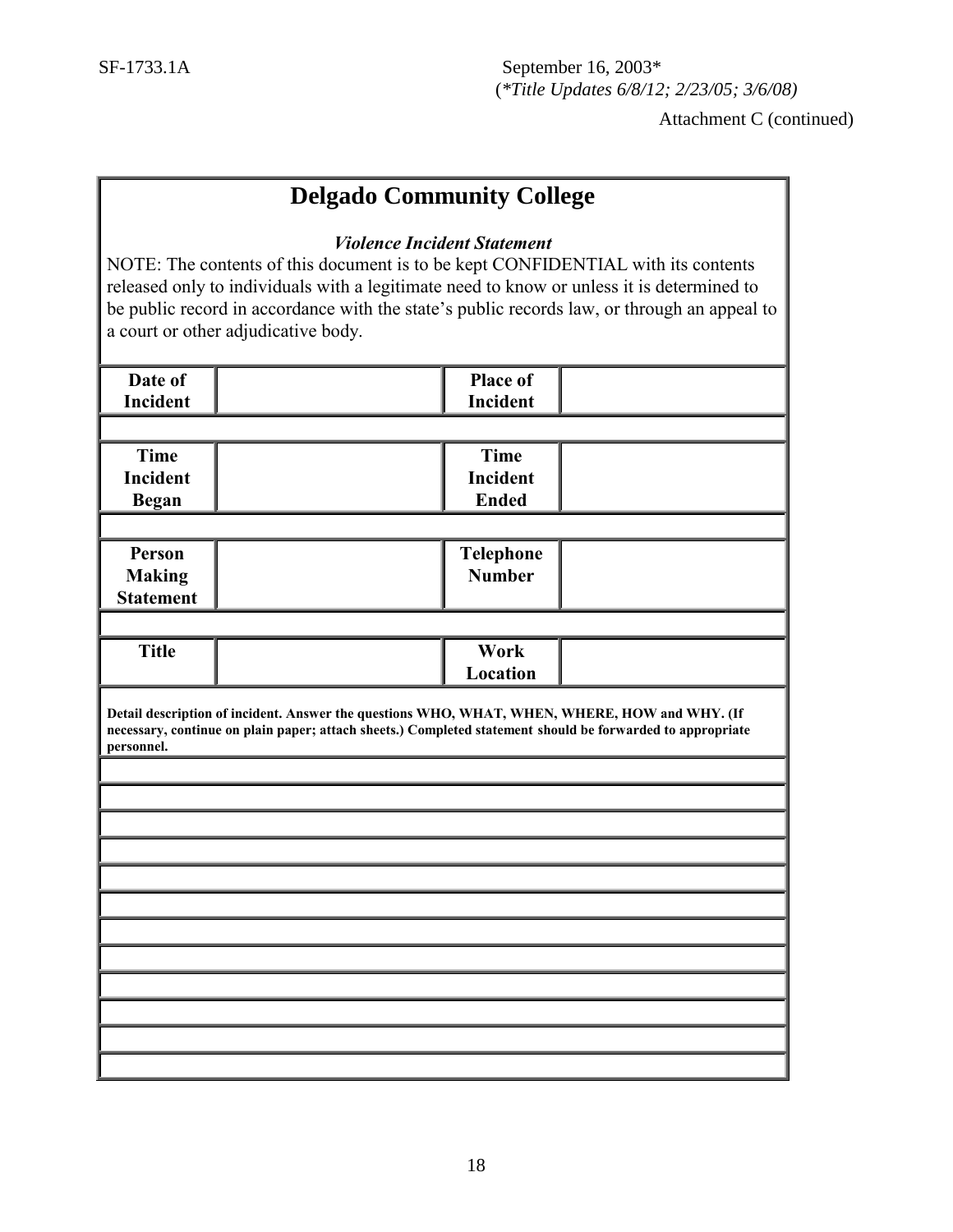Attachment D

## **INCIDENT RESPONSE**

*Incident response and evaluation are essential to an effective violence prevention program.* 

Victims and witnesses of workplace violence may suffer a variety of consequences in addition to any physical injury(ies). These may include short and long-term psychological trauma, fear of returning to work, changes in relationships with co-workers and family, feelings of incompetence, guilt, powerlessness, and fear of criticism. Consequently, a strong follow-up program for these employees will help them to deal with these problems.

The Office of Human Resources arranges for the appropriate type of assistance or referral for postincident response. Persons assigned to respond to incidents of violence must be well-trained and have a good understanding of the issues and consequences of assaults and other aggressive, violent behavior. Appropriate and promptly rendered incident debriefings and counseling should reduce psychological trauma and general stress levels among victims and witnesses.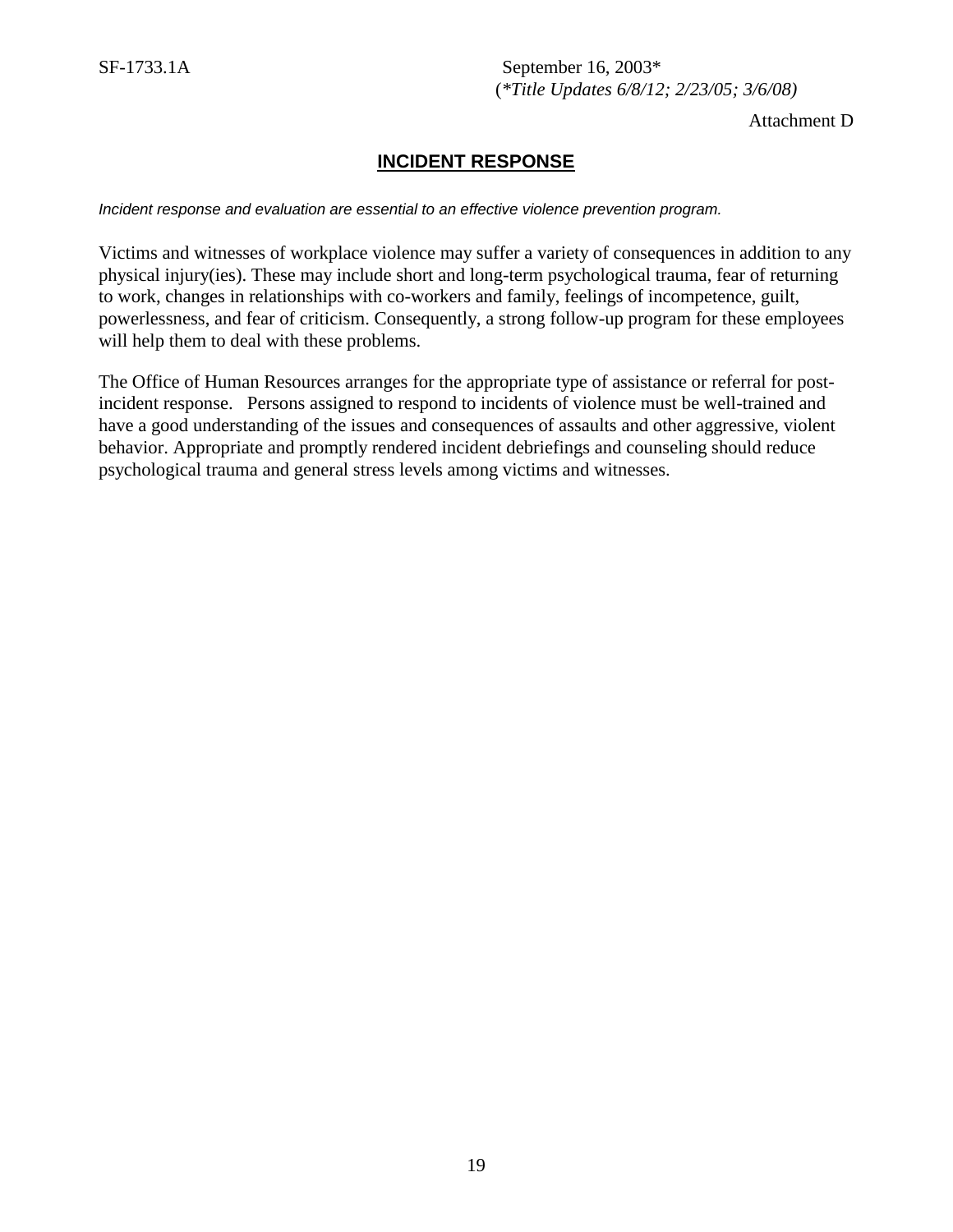#### Attachment E

## **WORKPLACE VIOLENCE CHECKLIST**

*The checklist below helps identify present or potential workplace violence problems.* 

Designated competent and responsible observers can readily make periodic inspections to identify and evaluate workplace security hazards and threats of workplace violence. These inspections are scheduled on a regular basis; when new, previously unidentified security hazards are recognized; when occupational deaths, injuries, or threats of injury occur, when a safety, health, and security program is established, and whenever workplace security conditions warrant an inspection.

Periodic inspections for security hazards include identifying and evaluating potential workplace security hazards and changes in employee work practices that may lead to compromising security.

## *Checklist*

*False notations indicate a potential risk for serious security hazards.* 

| T F                                                                                                                                                                                                                            | This college does confront violent behavior and assaults of employees, students,<br>and clients. |
|--------------------------------------------------------------------------------------------------------------------------------------------------------------------------------------------------------------------------------|--------------------------------------------------------------------------------------------------|
| T<br>F                                                                                                                                                                                                                         | Violence does not regularly occur where this college is located.                                 |
| T<br>F                                                                                                                                                                                                                         | Violence has not occurred on the campus or in conducting business.                               |
| T                                                                                                                                                                                                                              | Students, employees, and clients do not assault, threaten, yell, push, or verbally               |
| F                                                                                                                                                                                                                              | abuse employees, students, or clients or use racial or sexual remarks.                           |
| T                                                                                                                                                                                                                              | Students, employees, and clients are required to report to the employer incidents                |
| F                                                                                                                                                                                                                              | or threats of violence, regardless of injury or severity.                                        |
| T —                                                                                                                                                                                                                            | Employees have been trained by the employer to recognize and handle                              |
| F                                                                                                                                                                                                                              | threatening, aggressive, or violent behavior.                                                    |
| T                                                                                                                                                                                                                              | Violence is not accepted as "part of the job" by budget unit heads, supervisors,                 |
| F                                                                                                                                                                                                                              | and /or employees.                                                                               |
| T and the set of the set of the set of the set of the set of the set of the set of the set of the set of the set of the set of the set of the set of the set of the set of the set of the set of the set of the set of the set | Access and freedom of movement within the workplace are restricted to those                      |
| F                                                                                                                                                                                                                              | persons who have a legitimate reason for being there.                                            |
| T                                                                                                                                                                                                                              | The workplace security system is adequate, i.e., door locks function, windows                    |
| F                                                                                                                                                                                                                              | are secure, and there are physical barriers and containment systems.                             |
| T                                                                                                                                                                                                                              | Medical and counseling services/referrals are made available to employees,                       |
| F                                                                                                                                                                                                                              | students, clients, and visitors who have been assaulted.                                         |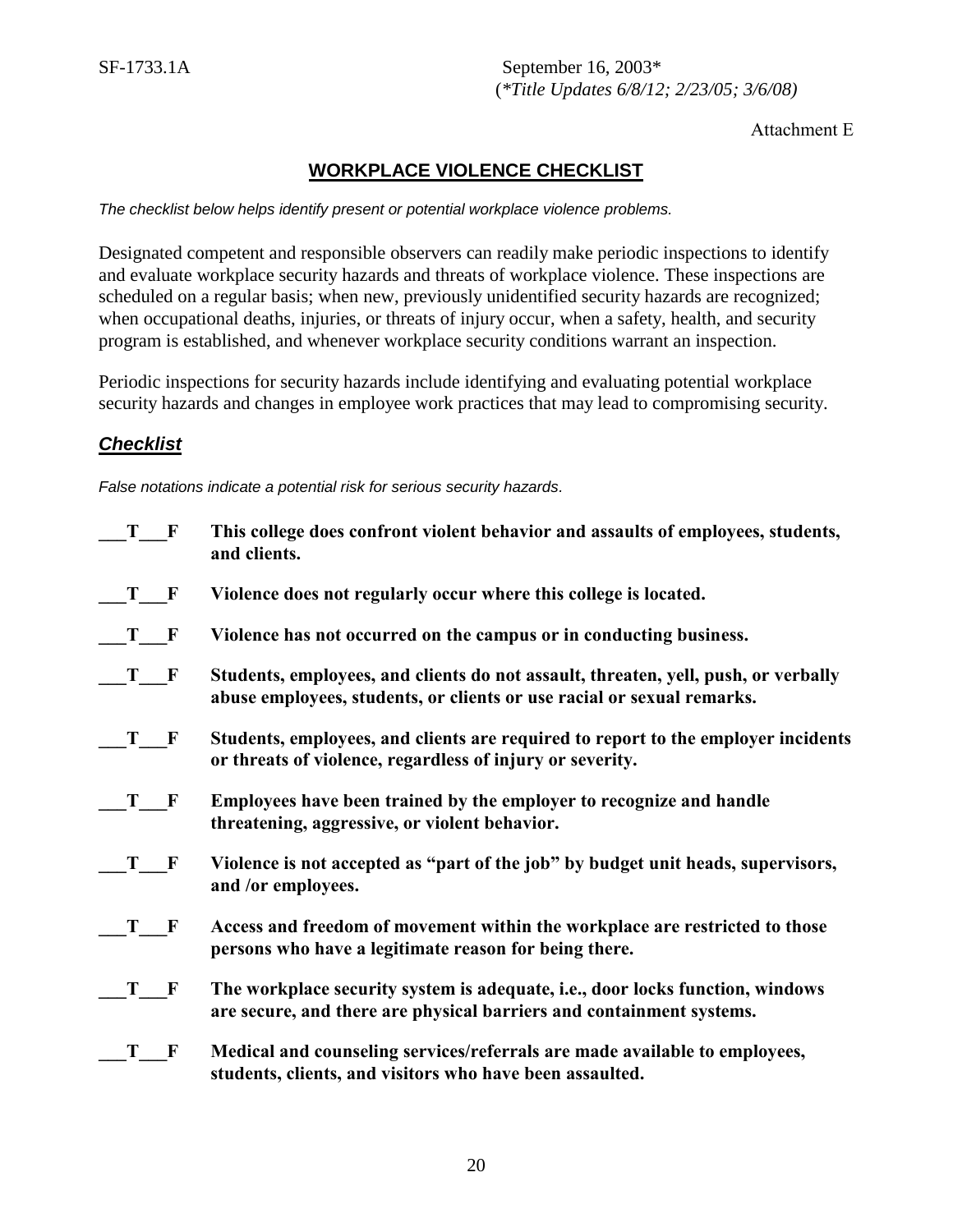Attachment E (continued)

- **\_\_\_T\_\_\_F Alarm systems such as panic alarm buttons, silent alarms, or personal electronic alarm systems are used for prompt security assistance.**
- **\_\_\_T\_\_\_F There is regular training provided on correct response to alarm sounding.**
- **\_\_\_T\_\_\_F Alarm systems are tested on a monthly basis to assure correct function.**
- **\_\_\_T\_\_\_F The Delgado Police Department is employed at the workplace.**
- **\_\_\_T\_\_\_F Closed circuit cameras and mirrors are used to monitor dangerous areas.**
- **\_\_\_T\_\_\_F Metal detectors are available and are used at the college.**
- **\_\_\_T\_\_\_F Employees have been trained to recognize and control hostile and escalating aggressive behaviors, and to manage aggressive behavior.**
- **\_\_\_T\_\_\_F Employees CAN adjust work schedules to use the "Buddy System" to work in areas where they feel threatened.**
- **\_\_\_T\_\_\_F Cellular telephones or other communication devices are made available to employees to enable them to request aid.**
- **\_\_\_T\_\_\_F Vehicles are maintained on a regular basis to ensure reliability and safety.**
- **\_\_\_T\_\_\_F Employees work and students attend classes where assistance is quickly available.**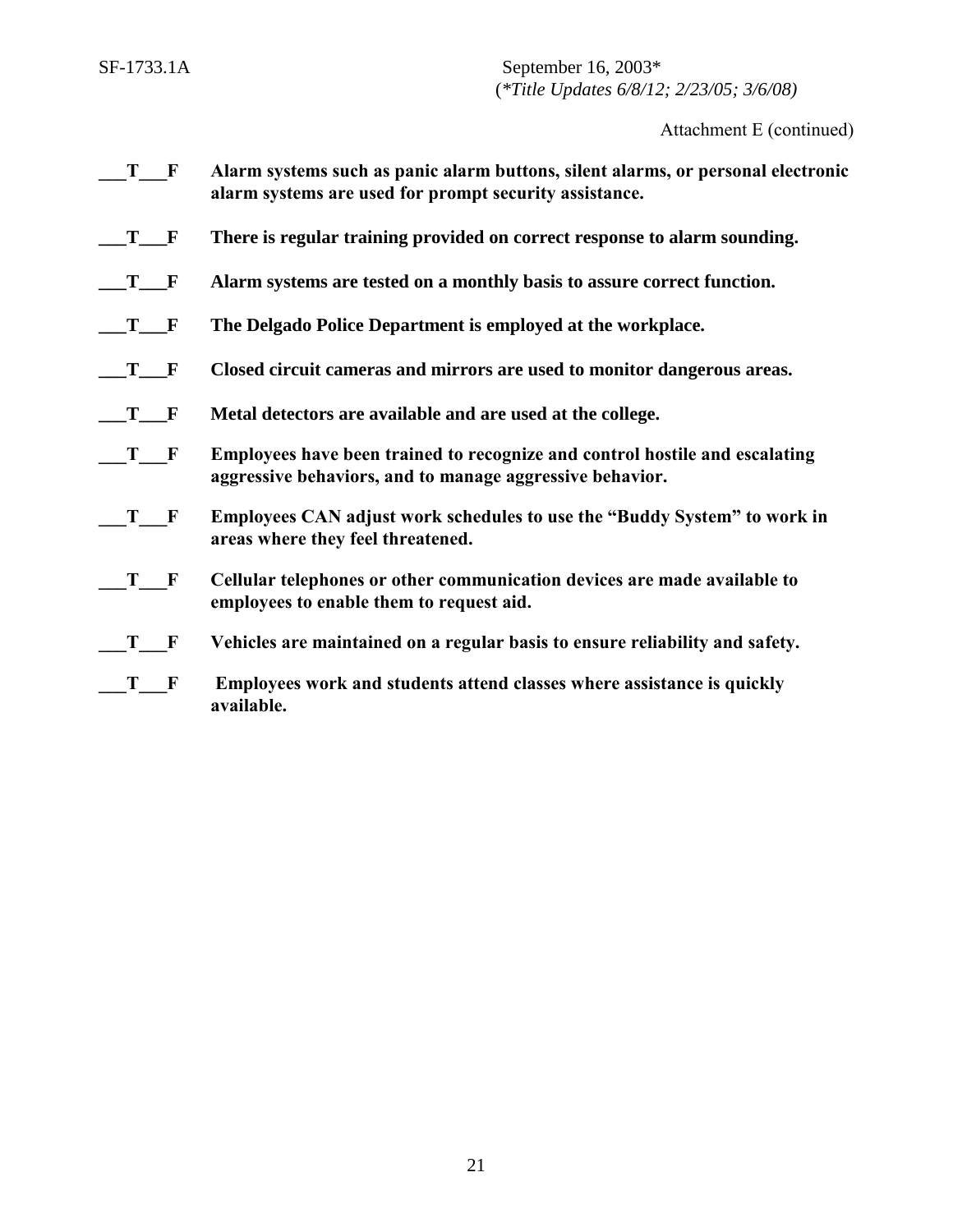Attachment F

## **RECOGNIZING INAPPROPRIATE BEHAVIOR**

Inappropriate behavior is often a warning sign of potential hostility or violence. When left unchecked it can escalate to higher levels. Employees and students who exhibit the following behaviors should be reported and disciplined in accordance with the College's policies:

- Unwelcome name-calling, obscene language, and other abusive behavior.
- Intimidation through direct or veiled threats.
- Throwing objects in the workplace regardless of the size or type of object thrown or whether a person is the target of a thrown object.
- Physically touching another employee or student in an intimidating, malicious, or sexually harassing manner. That includes such acts as hitting, slapping, poking, kicking, pinching, grabbing, and pushing, and any other unwanted and unwelcome physical contact.
- Physically intimidating others including such acts as obscene gestures, "getting in your face," and fist shaking.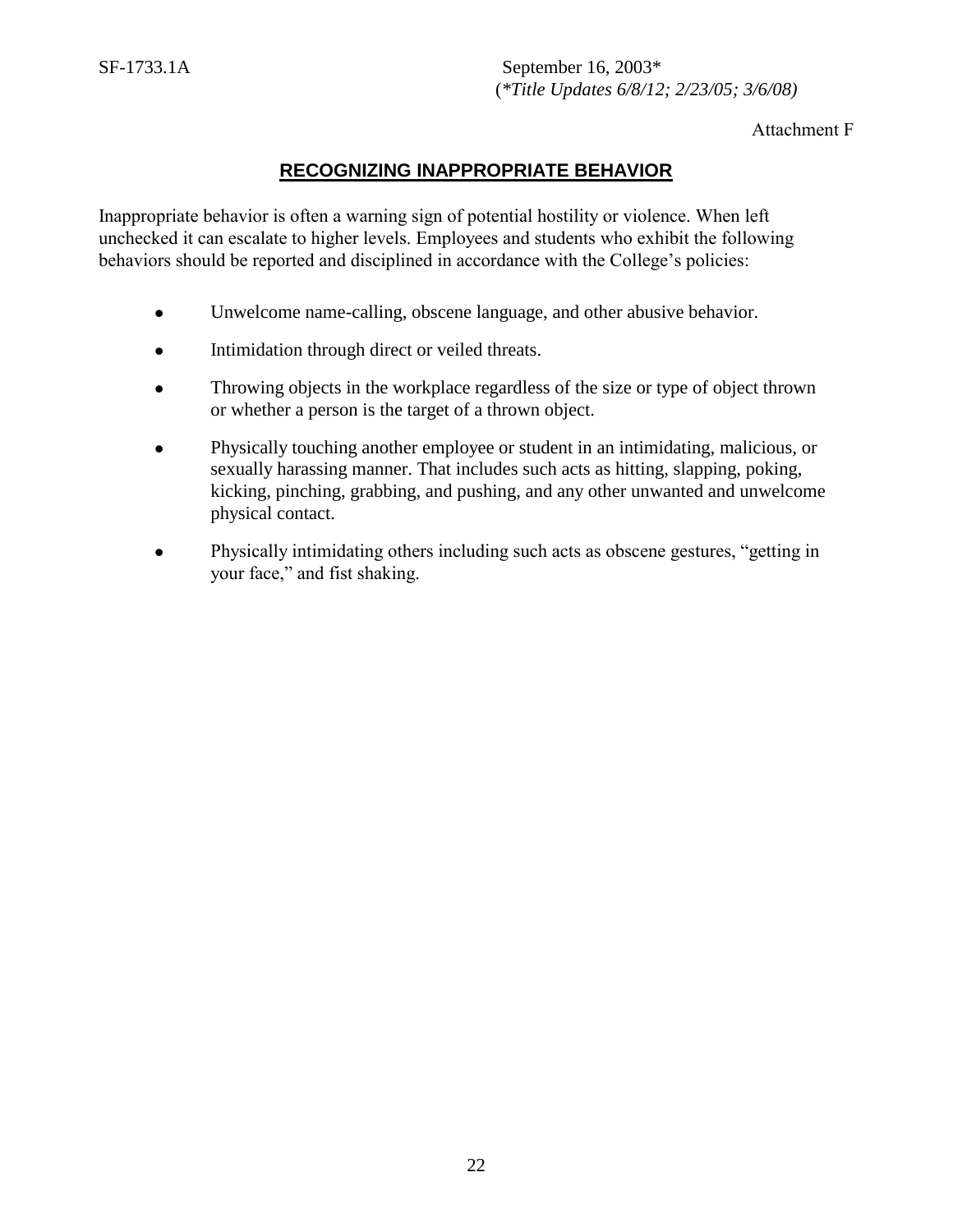Attachment G

## **PERSONAL CONDUCT TO MINIMIZE VIOLENCE**

The following guidelines are suggested for daily interactions with people to defuse potentially violent situations. If at any time a person's behavior starts to escalate beyond one's comfort zone, withdraw from the situation.

## **DO**

- Project calmness: move and speak slowly, quietly, and confidently.
- Be a good listener: encourage the person to talk and listen patiently.
- Focus your attention on the other person to demonstrate your interest in what he/she has to say.
- $\bullet$  Maintain a relaxed yet attentive posture and position yourself at an angle rather than directly in front of the other person.
- Acknowledge the person's feelings by gestures such as nodding your head.
- Ask the person to move to a less public, quiet area, if appropriate.
- $\bullet$  Establish ground rules if unreasonable behavior persists. Calmly describe the consequences of any violent behavior.
- $\bullet$  Use delaying tactics which will give the person time to calm down. For example, offer a drink of water (in a disposable cup).
- Be reassuring and point out choices. Identify and deal with specific issues.
- Accept criticism in a professional manner.
- $\bullet$  Ask for his/her recommendations. Repeat back to him/her what you feel he/she is requesting of you.
- Position yourself so that the person cannot block your access to an exit.

## **DO NOT**

- Make false statements or promises you cannot keep.
- Try to impart a lot of technical or complicated information when emotions are high*.*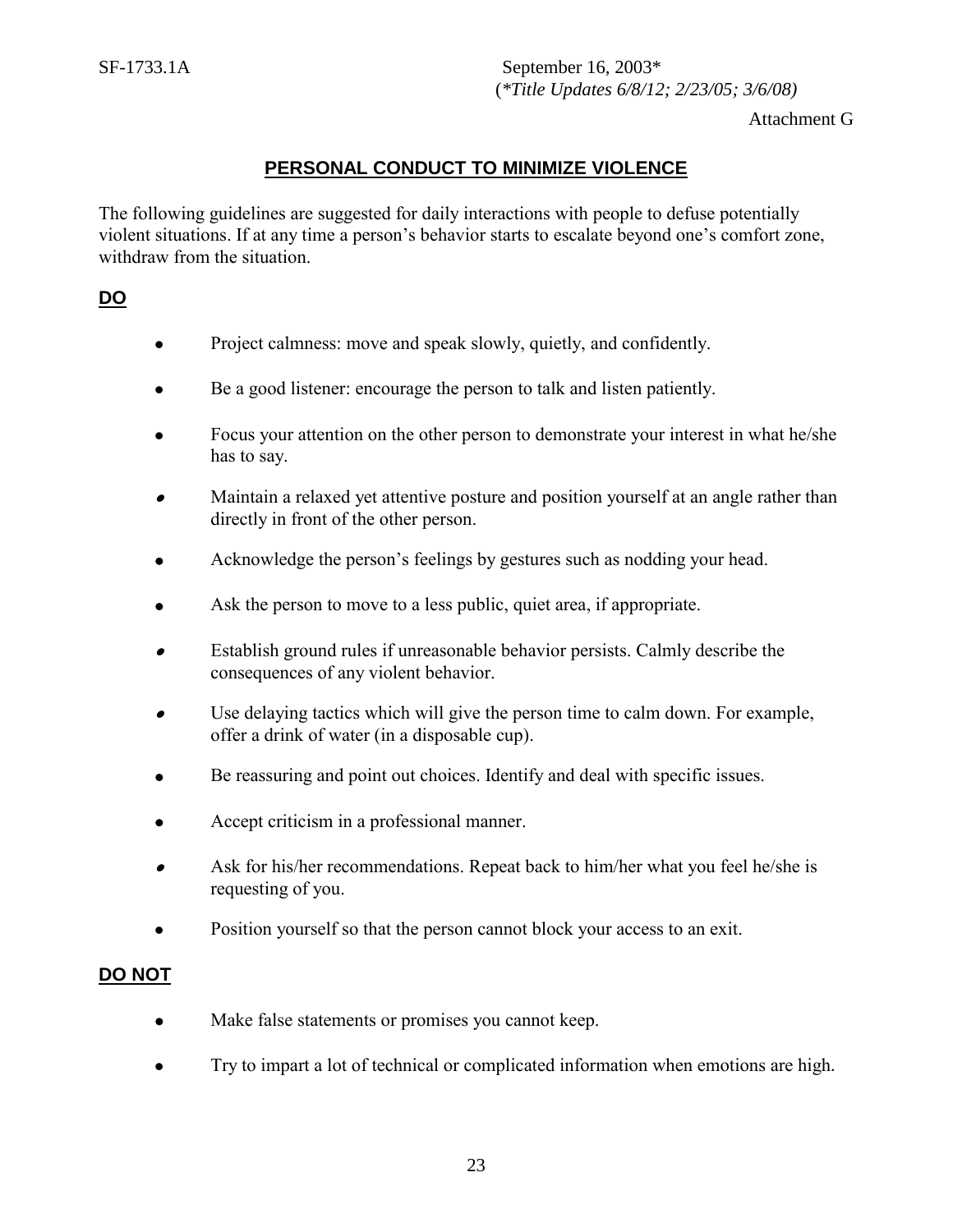Attachment G (continued)

#### **DO NOT** *(continued***)**

- Take sides or agree with distortions.
- $\bullet$  Invade the individual's personal space. Make sure there is a space of 3 feet to 6 feet between you and the person.
- $\bullet$  Use styles of communication that generate hostility such as apathy, brush off, coldness, condescension, robotism, going strictly by the rules, or giving the runaround.
- Reject all of an individual's demands from the start.
- $\bullet$  Pose in challenging stances such as standing directly opposite someone, hands on hips or crossing your arms. Avoid any physical contact, finger-pointing, or long periods of fixed eye contact.
- $\bullet$  Make sudden movements which can be seen as threatening. Notice the tone, volume, and rate of your speech.
- $\bullet$  Challenge, threaten, or dare the individual. Never belittle the person or make him/her feel foolish.
- Criticize or act impatiently toward the agitated individual.
- Attempt to bargain with a threatening individual.
- Try to make the situation seem less serious than it is.